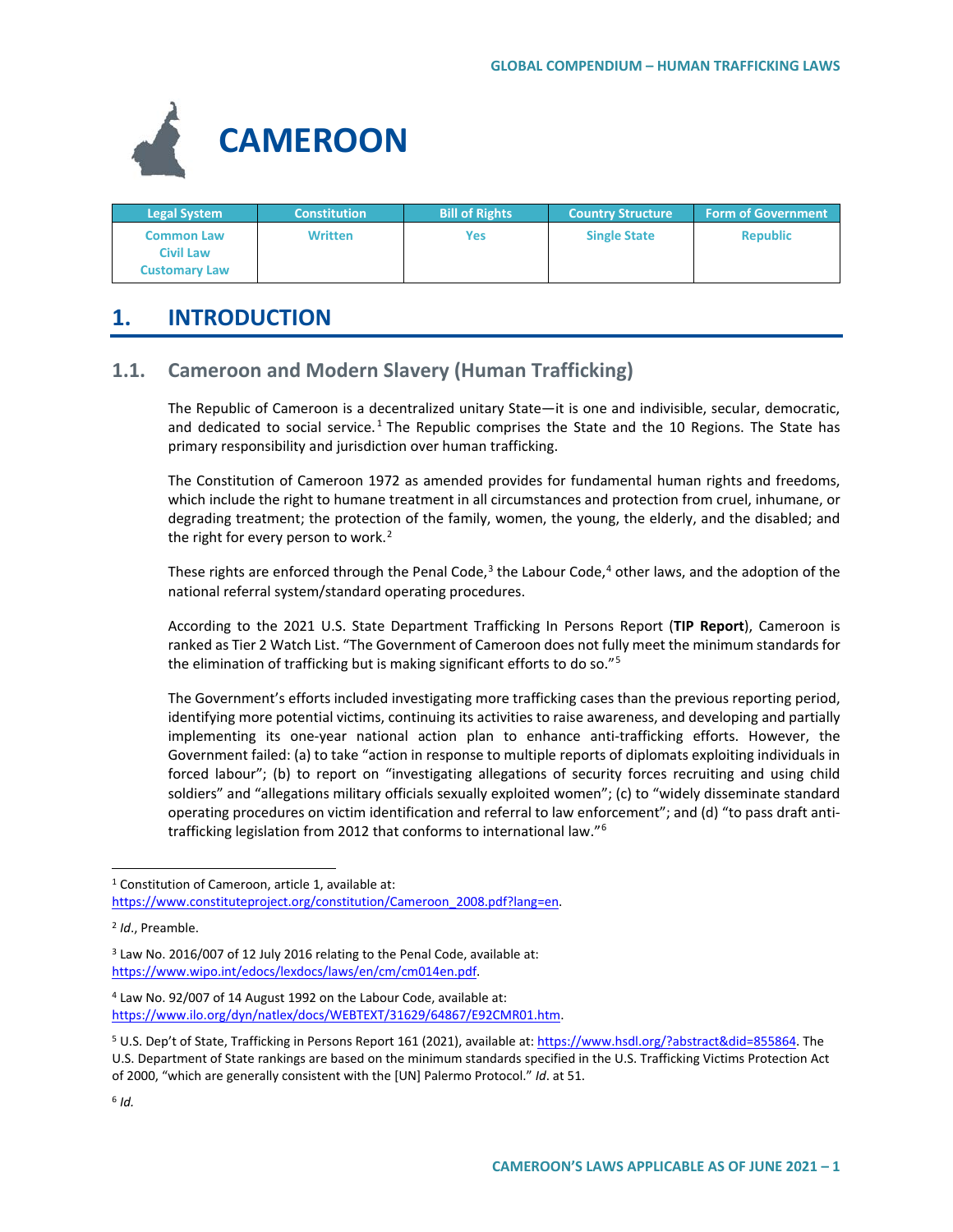According to the TIP Report, "human traffickers exploit domestic and foreign victims in Cameroon, and traffickers exploit victims from Cameroon abroad."[7](#page-1-0) Pandemic-related border closures likely reduced the scale of transnational exploitation. However, economic impacts of the pandemic combined with ongoing violence in the Northwest and Southwest regions contributed to a sharp increase in the number of victims exploited domestically.<sup>8</sup>

Traffickers exploit those from "disadvantaged social strata," in particular those from rural areas, in forced labor and sex trafficking in the Middle East (especially Kuwait and Lebanon), Thailand, Europe, the United States, and multiple African countries.<sup>[9](#page-1-2)</sup>

Again according to the TIP Report, criminals coerce women, internally displaced persons, homeless children, and orphans into sex trafficking and forced labor throughout the country.<sup>[10](#page-1-3)</sup> Children are exploited by way of forced labor in domestic service, restaurants, begging or vending on streets and highways; and working in artisan gold mining, gravel quarries, fishing, urban transportation, and construction and on animal breeding and agriculture plantations. $^{11}$  $^{11}$  $^{11}$ 

Cameroon's agencies that monitor and report human trafficking include:

- o The Cameroon Human Rights Commission, established by a Presidential Decree in June 2019.<sup>[12](#page-1-5)</sup> Its mandate includes protecting human rights. However, the President is yet to designate its members. It replaces the National Commission on Human Rights and Freedoms, which was established to promote and protect human rights and freedoms provided by the Constitution.
- o The Directorate for Human Rights and International Cooperation, a department in the Ministry of Justice. This Directorate is vested with supervisory duties related to human rights complaints and implementation of human rights related international conventions, including trafficking in persons.
- o The Interministerial Committee for the Supervision of Actions to combat Trafficking In Human Beings. This Committee is responsible for the national plan of action related to trafficking in persons.
- $\circ$  The National Committee against Child Labour. This National Committee monitors the national plan of action for the elimination of the worst forms of child labour in Cameroon known as PANETEC.<sup>[13](#page-1-6)</sup>
- o The Ministry of Social Affairs. This Ministry is responsible for the fight against trafficking in persons, including children.

<span id="page-1-4"></span> $11$  *Id.* 

<span id="page-1-0"></span> <sup>7</sup> *Id*. at 163.

<span id="page-1-1"></span><sup>8</sup> *Id*. at 162.

<span id="page-1-2"></span><sup>9</sup> *Id*. at 164.

<span id="page-1-3"></span><sup>10</sup> *Id*. at 167.

<span id="page-1-5"></span><sup>&</sup>lt;sup>12</sup> Law No. 2019/014 of 19 July 2019 relating to the establishment, organization and functioning of the Cameroon Human Rights Commission, available at[: https://www.prc.cm/en/news/the-acts/laws/3683-law-n-2019-014-of-19-july-2019-relating-to-the](https://www.prc.cm/en/news/the-acts/laws/3683-law-n-2019-014-of-19-july-2019-relating-to-the-establishment-organization-and-functioning-of-th-cameroon-human-rights-commission)[establishment-organization-and-functioning-of-th-cameroon-human-rights-commission.](https://www.prc.cm/en/news/the-acts/laws/3683-law-n-2019-014-of-19-july-2019-relating-to-the-establishment-organization-and-functioning-of-th-cameroon-human-rights-commission)

<span id="page-1-6"></span><sup>13</sup> *Child Labor and Forced Labor Reports: Cameroon*, U.S. Department of Labour – Bureau of International Labor Affairs, available at: [https://www.dol.gov/agencies/ilab/resources/reports/child-labor/cameroon.](https://www.dol.gov/agencies/ilab/resources/reports/child-labor/cameroon)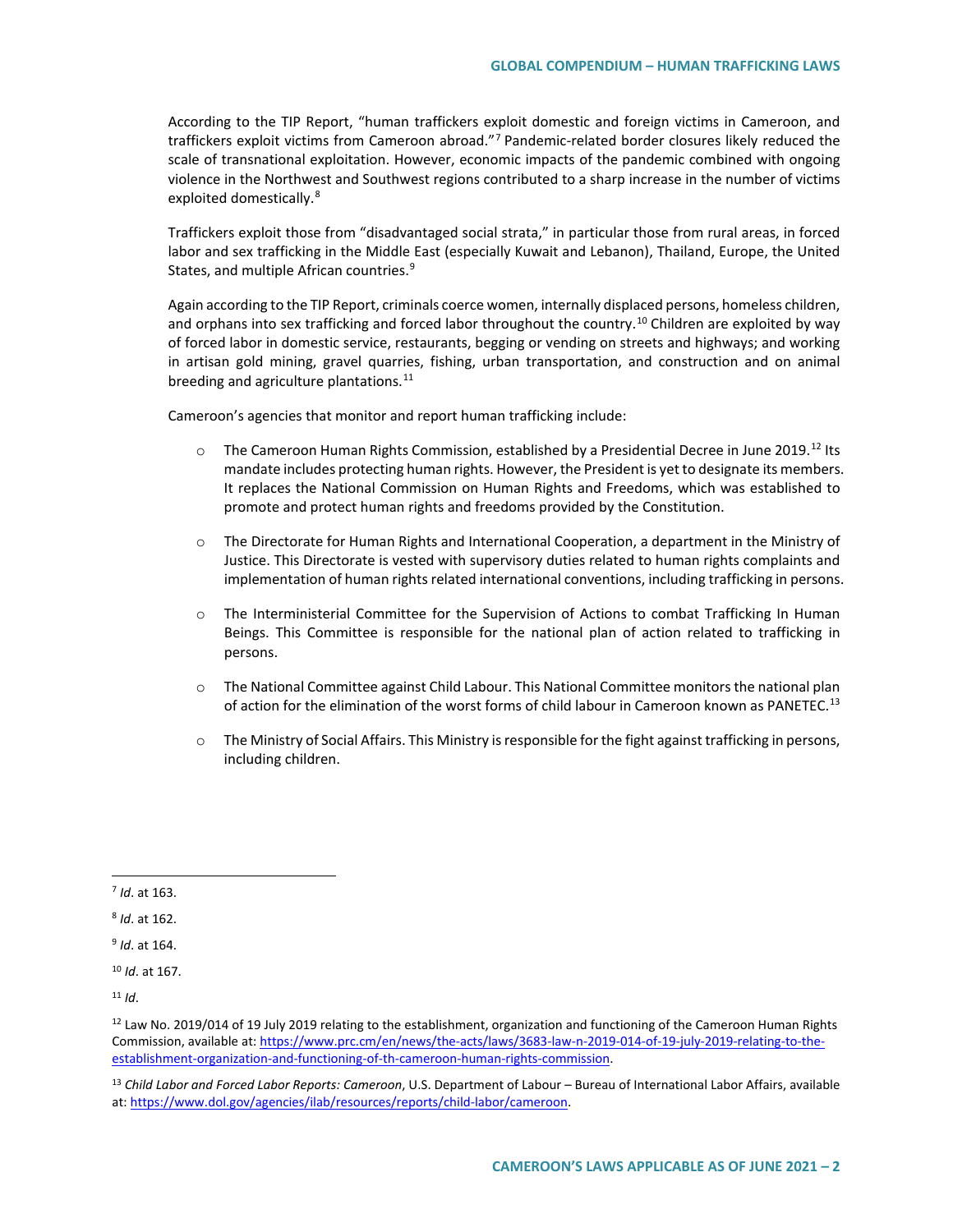## **1.2. Cameroon's Policy and Legal Position**

Cameroon's Constitution sets out the fundamental rights and freedoms guaranteed for all citizens. Ratified international treaties and conventions and various domestic statutes, including the Penal Code, supplement the Constitution.

A one-year national action plan is in place for 2021.<sup>[14](#page-2-0)</sup> It focuses on prevention through raising awareness, punishment for traffickers, development of statistical capacity, and inter-ministerial and multi-sectoral cooperation and coordination of anti-trafficking efforts.

Cameroon also is a party to United Nations and other conventions addressing fundamental human rights. It is a party to several treaties relevant to the fight against human trafficking and smuggling. Refer to Sections 2.1.1. and 2.1.2. The treaties and conventions become part of Cameroon's law upon ratification by the Parliament and the President. [15](#page-2-1) After publication, ratified treaties and conventions override the national law (to the extent of any inconsistency).<sup>[16](#page-2-2)</sup>

# **2. OVERVIEW OF CAMEROON'S LEGAL APPROACH TO COMBATING MODERN SLAVERY AND HUMAN TRAFFICKING**

## **2.1. Cameroon's Regional and International Law Obligations**

### *2.1.1. Fundamental human rights*

Cameroon is a party to United Nations conventions addressing fundamental human rights. It has ratified the International Covenant on Civil and Political Rights (1984),<sup>[17](#page-2-3)</sup> the Convention on the Elimination of All Forms of Discrimination against Women (1994),<sup>[18](#page-2-4)</sup> and the Convention on the Rights of the Child ([19](#page-2-5)93)<sup>19</sup> and the optional Protocol related to that Convention on the Involvement of Children in Armed Conflict ([20](#page-2-6)13),<sup>20</sup> and the International Covenant on Economic, Social and Cultural Rights (1984).<sup>[21](#page-2-7)</sup> It is also involved in human rights initiatives through a number of voluntary pledges and commitments, including its

<span id="page-2-0"></span> <sup>14</sup> U.S. Dep't of State, Trafficking in Persons Report 161 (2021), available at[: https://www.hsdl.org/?abstract&did=855864.](https://www.hsdl.org/?abstract&did=855864)

<span id="page-2-1"></span><sup>15</sup> Constitution of Cameroon, article 45, available at:

[https://www.constituteproject.org/constitution/Cameroon\\_2008.pdf?lang=en.](https://www.constituteproject.org/constitution/Cameroon_2008.pdf?lang=en)

<span id="page-2-2"></span><sup>16</sup> *Id*.

<span id="page-2-3"></span><sup>&</sup>lt;sup>17</sup> International Covenant on Civil and Political Rights: Signatories, United Nations Treaty Collection, available at: [https://treaties.un.org/pages/ViewDetails.aspx?src=treaty&mtdsg\\_no=iv-4&chapter=4&clang=\\_en.](https://treaties.un.org/pages/ViewDetails.aspx?src=treaty&mtdsg_no=iv-4&chapter=4&clang=_en)

<span id="page-2-4"></span><sup>18</sup> Convention on the Elimination of All Forms of Discrimination against Women: Signatories, United Nations Treaty Collection, available at[: https://treaties.un.org/Pages/ViewDetails.aspx?src=TREATY&mtdsg\\_no=IV-8&chapter=4.](https://treaties.un.org/Pages/ViewDetails.aspx?src=TREATY&mtdsg_no=IV-8&chapter=4)

<span id="page-2-5"></span> $19$  United Nations Convention on the Rights of the Child: Signatories, United Nations Treaty Collection, available at: [https://treaties.un.org/Pages/ViewDetails.aspx?src=IND&mtdsg\\_no=IV-11&chapter=4.](https://treaties.un.org/Pages/ViewDetails.aspx?src=IND&mtdsg_no=IV-11&chapter=4)

<span id="page-2-6"></span><sup>&</sup>lt;sup>20</sup> Optional Protocol to the Convention on the Rights of the Child on the Involvement of Children in Armed Conflict: Signatories, United Nations Treaty Collection, available at[: https://treaties.un.org/Pages/ViewDetails.aspx?src=TREATY&mtdsg\\_no=IV-11](https://treaties.un.org/Pages/ViewDetails.aspx?src=TREATY&mtdsg_no=IV-11-b&chapter=4&clang=_en) [b&chapter=4&clang=\\_en.](https://treaties.un.org/Pages/ViewDetails.aspx?src=TREATY&mtdsg_no=IV-11-b&chapter=4&clang=_en) 

<span id="page-2-7"></span><sup>&</sup>lt;sup>21</sup> International Covenant on Economic, Social and Cultural Rights: Signatories, United Nations Treaty Collection, available at: https://treaties.un.org/Pages/ViewDetails.aspx?src=TREATY&mtdsg\_no=IV-3&chapter=4.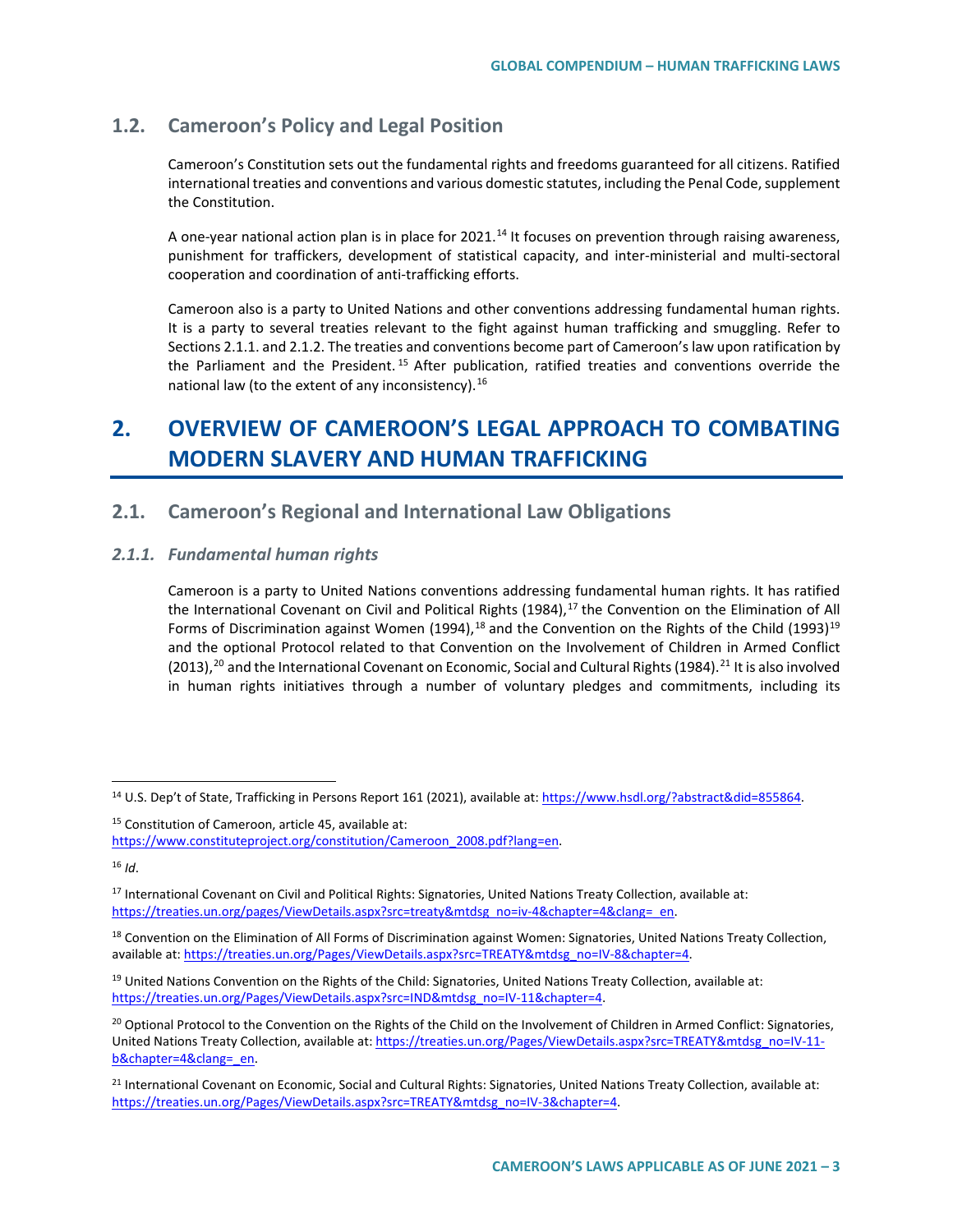participation in the African Charter on Human and Peoples' Rights<sup>[22](#page-3-0)</sup> and the African Charter on the Rights and Welfare of the Child.<sup>[23](#page-3-1)</sup>

Cameroon has also ratified the ILO Minimum Age Convention (No. 138)<sup>[24](#page-3-2)</sup> and the ILO Worst Forms of Child Labour Convention (No. 182).<sup>[25](#page-3-3)</sup>

### *2.1.2. Slavery and trafficking*

Cameroon has ratified several treaties relevant to the fight against human trafficking and smuggling: the Protocol to Prevent, Suppress and Punish Trafficking in Persons, Especially Women and Children (2012);<sup>26</sup> the Convention against Transnational Organized Crime (2006);<sup>[27](#page-3-5)</sup> and the Protocol Against the Smuggling of Migrants by Land, Sea and Air (2006).<sup>[28](#page-3-6)</sup>

#### *2.1.3. Effect under Cameroon's law*

Article 43 of the Constitution provides that the President shall negotiate and ratify treaties and international agreements, and they shall be submitted to Parliament for authorization to ratify.<sup>[29](#page-3-7)</sup>

According to Article 44 of the Constitution, when the Constitutional Council (which gives final rulings on the constitutionality of laws, treaties, and international agreements under Article 47) finds a provision of a treaty or of an international agreement to be unconstitutional, authorization to ratify and the ratification of the treaty or international agreement shall be deferred until the Constitution is amended.<sup>[30](#page-3-8)</sup>

Article 45 provides that, after publication, duly approved or ratified treaties and international agreements override national laws, provided the other party implements the treaty or agreement. $31$ 

<span id="page-3-2"></span><sup>24</sup> C138 - Minimum Age Convention, 1973 (No. 138), available at: [http://www.ilo.org/dyn/normlex/en/f?p=NORMLEXPUB:12100:0::NO::P12100\\_ilo\\_code:C138.](http://www.ilo.org/dyn/normlex/en/f?p=NORMLEXPUB:12100:0::NO::P12100_ilo_code:C138)

<span id="page-3-3"></span><sup>25</sup> C182 - Worst Forms of Child Labour Convention, 1999 (No. 182), available at: https://www.ilo.org/dyn/normlex/en/f?p=NORMLEXPUB:12100:0::NO::P12100\_ILO\_CODE:C182.

<span id="page-3-4"></span><sup>26</sup> Protocol to Prevent, Suppress and Punish Trafficking in Persons, Especially Women and Children, supplementing the United Nations Convention against Transnational Organized Crime: Signatories, United Nations Treaty Collection, available at: [https://treaties.un.org/Pages/ViewDetails.aspx?src=TREATY&mtdsg\\_no=XVIII-12-a&chapter=18.](https://treaties.un.org/Pages/ViewDetails.aspx?src=TREATY&mtdsg_no=XVIII-12-a&chapter=18)

<span id="page-3-5"></span><sup>27</sup> United Nations Convention against Transnational Organized Crime: Signatories, United Nations Treaty Collection, available at: https://treaties.un.org/pages/ViewDetails.aspx?src=TREATY&mtdsg\_no=XVIII-12&chapter=18&clang=\_en.

<span id="page-3-6"></span><sup>28</sup> Protocol against the Smuggling of Migrants by Land, Sea and Air, supplementing the United Nations Convention against Transnational Organized Crime, United Nations Treaty Collection, available at: [https://treaties.un.org/Pages/ViewDetails.aspx?src=TREATY&mtdsg\\_no=XVIII-12-b&chapter=18.](https://treaties.un.org/Pages/ViewDetails.aspx?src=TREATY&mtdsg_no=XVIII-12-b&chapter=18) 

<span id="page-3-7"></span><sup>29</sup> Constitution of Cameroon, article 43, available at:

[https://www.constituteproject.org/constitution/Cameroon\\_2008.pdf?lang=en.](https://www.constituteproject.org/constitution/Cameroon_2008.pdf?lang=en)

<span id="page-3-8"></span><sup>30</sup> *Id*., articles 44 and 47.

<span id="page-3-9"></span><sup>31</sup> *Id*., article 45.

<span id="page-3-0"></span><sup>&</sup>lt;sup>22</sup> African Charter on Human and Peoples' Rights, available at[: https://au.int/sites/default/files/treaties/36390-treaty-0011\\_](https://au.int/sites/default/files/treaties/36390-treaty-0011_-_african_charter_on_human_and_peoples_rights_e.pdf) african charter on human and peoples rights e.pdf.

<span id="page-3-1"></span><sup>&</sup>lt;sup>23</sup> African Charter on the Rights and Welfare of the Child, available at: [https://au.int/sites/default/files/treaties/36804-treaty](https://au.int/sites/default/files/treaties/36804-treaty-african_charter_on_rights_welfare_of_the_child.pdf)african charter on rights welfare of the child.pdf.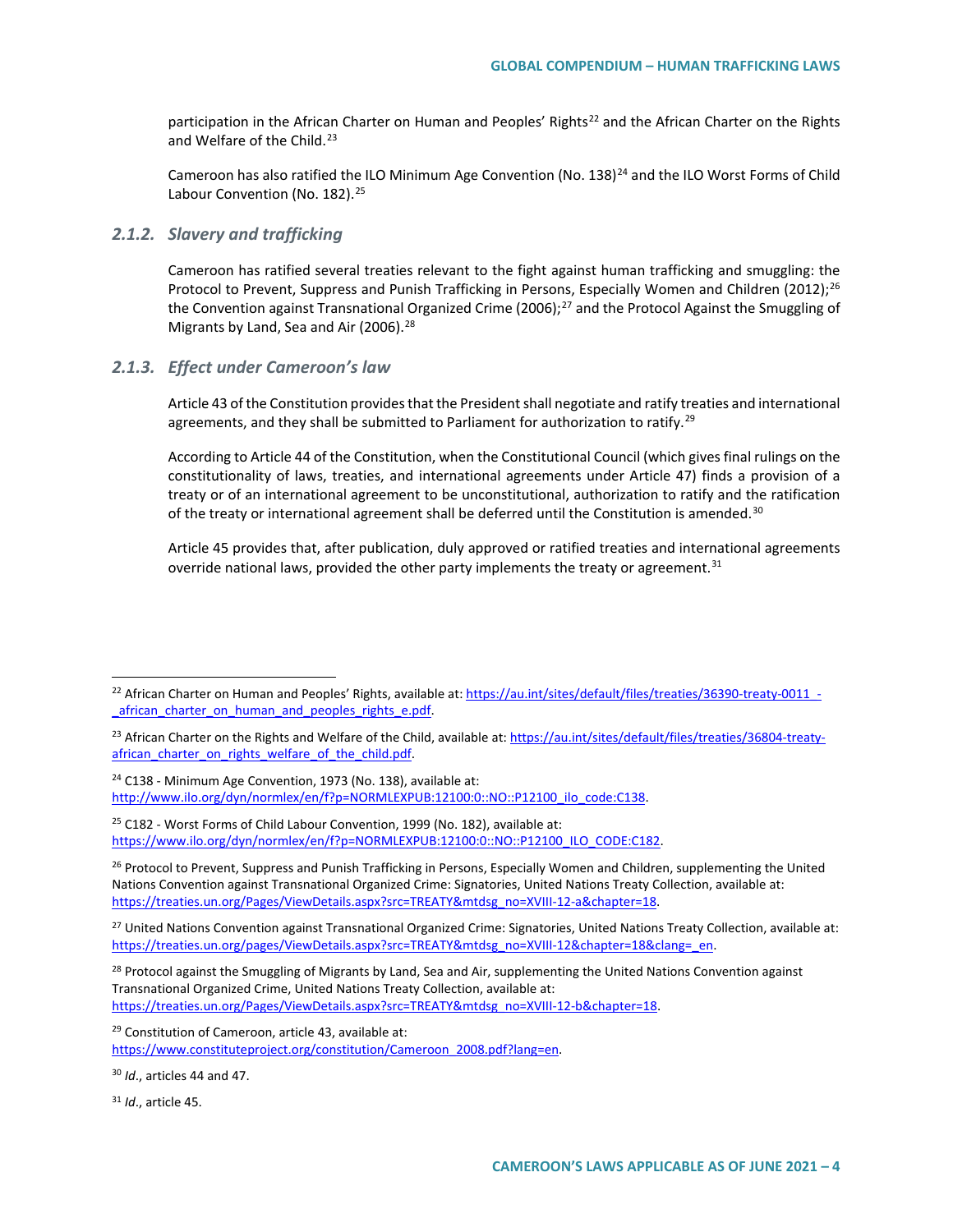The Preamble to the Constitution also affirms the country's attachment to ratified international conventions.[32](#page-4-0) Refer to Section 2.2.

## **2.2. Human Rights Protections Under Cameroon's Law**

The Preamble of the Constitution provides for fundamental human rights by stating:

We, the people of Cameroon,

Declare that the human person, without distinction as to race, religion, sex or belief, possesses inalienable and sacred rights and

Affirm our attachment to the fundamental freedoms enshrined in the Universal Declaration of Human Rights, the Charter of United Nations and the African Charter on Human and Peoples' Rights and all duly ratified international conventions relating thereto, in particular to the following principles: 1. all persons shall have equal rights and obligations; … 3. freedom and security shall be guaranteed each individual, subject to respect for the rights of others and the higher interests of the State; ... 12. every person has the right to life, to physical and moral integrity and to humane treatment in all circumstances. Under no circumstances shall any person be subjected to torture, to cruel, inhumane or degrading treatment; … 17. the Nation shall protect and promote the family which is the natural foundation of human society. It shall protect women, the young, the elderly and the disabled; ... 22. every person shall have the right and the obligation to work; ... 25. the State shall guarantee all citizens of either sex the rights and freedoms set forth in the Preamble to the Constitution.<sup>[33](#page-4-1)</sup>

Article 1(2) states that the Republic of Cameroon shall recognize and protect traditional values that conform to democratic principles, human rights, and the law.<sup>[34](#page-4-2)</sup>

Article 65 states that the Preamble shall be part and parcel of the Constitution.<sup>[35](#page-4-3)</sup>

Article 4 of the Universal Declaration of Human Rights states that no one shall be held in slavery or servitude and all forms of the slave trade shall be prohibited.<sup>[36](#page-4-4)</sup> Article 16 states that marriage requires the free and full consent of the intending spouses.<sup>[37](#page-4-5)</sup> Article 23 states that everyone has the right to work and to just and favourable conditions of work.<sup>[38](#page-4-6)</sup> Article 24 states that everyone has the right to rest and leisure, including reasonable limitation of working hours and periodic holidays with pay.<sup>[39](#page-4-7)</sup>

Article 5 of the African Charter on Human and Peoples' Rights states that every individual shall have the right to the respect of the dignity inherent in a human being and to the recognition of a person's legal

<span id="page-4-1"></span><sup>33</sup> *Id*.

<span id="page-4-2"></span><sup>34</sup> *Id*., article 1(2).

<span id="page-4-0"></span> <sup>32</sup> *Id*., Preamble.

<span id="page-4-3"></span><sup>35</sup> *Id*., article 65.

<span id="page-4-4"></span><sup>36</sup> Universal Declaration of Human Rights, article 4, available at: [https://www.un.org/en/udhrbook/pdf/udhr\\_booklet\\_en\\_web.pdf.](https://www.un.org/en/udhrbook/pdf/udhr_booklet_en_web.pdf)

<span id="page-4-5"></span><sup>37</sup> *Id*., article 16.

<span id="page-4-6"></span><sup>38</sup> *Id*., article 23.

<span id="page-4-7"></span><sup>39</sup> *Id*., article 24.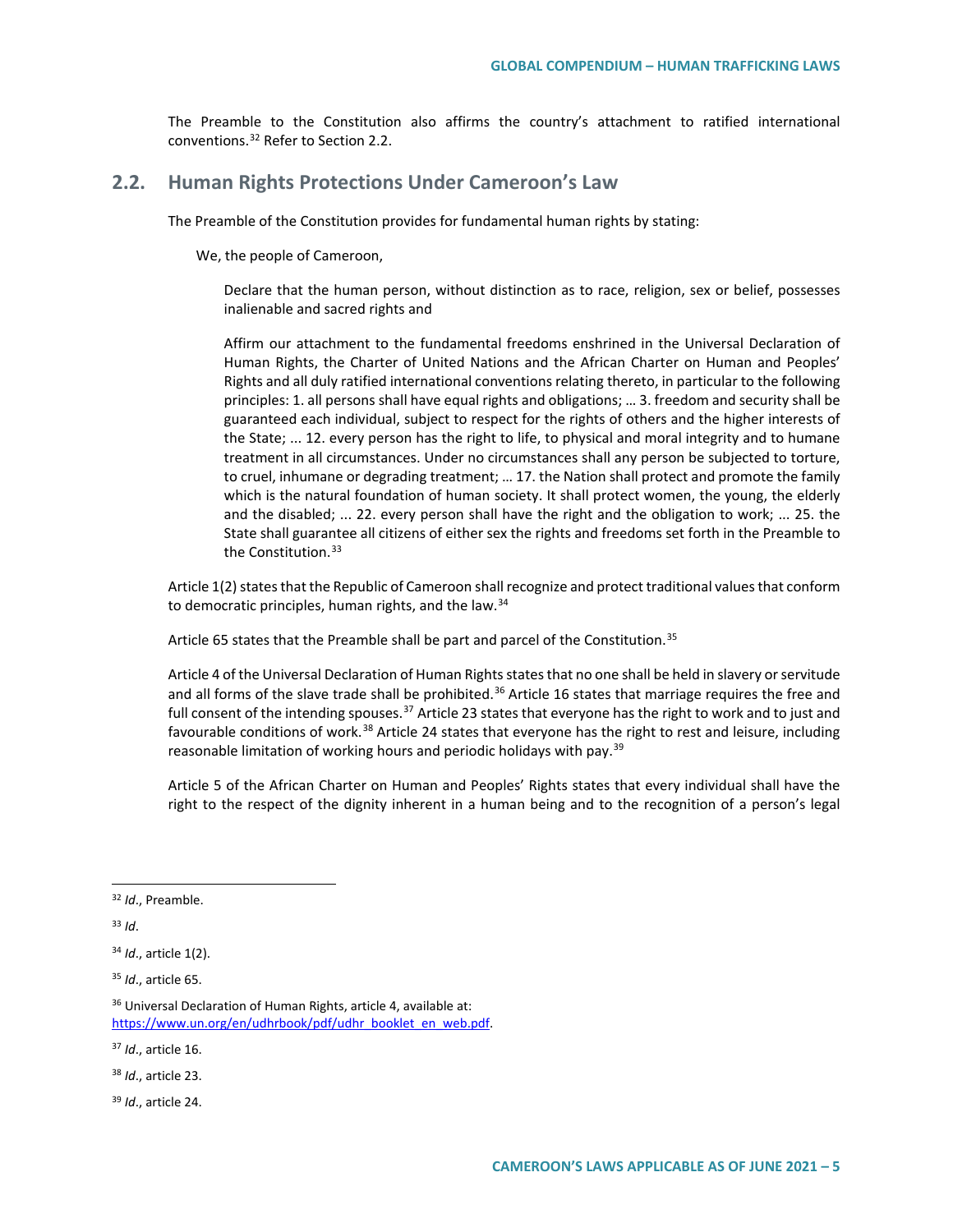status.[40](#page-5-0) The Charter prohibits all forms of exploitation and degradation of persons, particularly slavery, slave trade, torture, and cruel, inhuman, and degrading punishment and treatment. $41$ 

The Cameroon legal framework with respect to human rights is derived from its Constitution, ratified international treaties and agreements, including conventions and protocols, and domestic legislation. Refer to Section 3.

## **2.3. Criminalization of Modern Slavery**

The Penal Code and the 2011 Law (refer to Section 3.1.) make unlawful and punishable both slavery and trafficking in persons, including children.<sup>[42](#page-5-2)</sup>

## **2.4. Supply Chain Reporting**

Cameroon does not have any laws or policies that specifically require supply chain reporting regarding human trafficking.

## **2.5. Investigation, Prosecution, and Enforcement**

### *2.5.1. Investigation and prosecution of criminal offenses*

The State Counsel, examining magistrates, and judicial police officers investigate and enforce criminal offences related to trafficking in persons and other crimes pursuant to general powers for all crimes conferred by the Criminal Procedure Code.<sup>[43](#page-5-3)</sup>

Labour Inspectors appointed under the Labour Code are responsible for enforcement of offences under that Code, including compliance with employment conditions and health and safety obligations.<sup>[44](#page-5-4)</sup>

Investigatory and prosecutorial functions with respect to the crimes of trafficking in persons and slavery in persons are the same as those for other crimes. The general rules for all crimes are set out in Law No. 2005 of 27 July 2005 Criminal Procedure Code.<sup>[45](#page-5-5)</sup>

<span id="page-5-3"></span>43 Law No. 2005 of 27 July 2005 on the Criminal Procedure Code, available at: [https://sherloc.unodc.org/cld/uploads/res/document/criminal-procedre](https://sherloc.unodc.org/cld/uploads/res/document/criminal-procedre-code_html/Cameroon_Criminal_Procedure_Code_2005.pdf)[code\\_html/Cameroon\\_Criminal\\_Procedure\\_Code\\_2005.pdf.](https://sherloc.unodc.org/cld/uploads/res/document/criminal-procedre-code_html/Cameroon_Criminal_Procedure_Code_2005.pdf)

<span id="page-5-0"></span> <sup>40</sup> African Charter on Human and Peoples' Rights, article 5, available at[: https://au.int/sites/default/files/treaties/36390-treaty-](https://au.int/sites/default/files/treaties/36390-treaty-0011_-_african_charter_on_human_and_peoples_rights_e.pdf)0011 - african charter on human and peoples rights e.pdf.

<span id="page-5-1"></span><sup>41</sup> *Id*.

<span id="page-5-2"></span> $42$  Law No. 2011/024 of 14 December 2011 relating to the fight against trafficking in persons and slavery, available at: [https://www.justiceandpeacebamenda.org/attachments/article/24/THE+LAW+AGAINST+TRAFFICKING+IN+PERSONS+AND+SLA](https://www.justiceandpeacebamenda.org/attachments/article/24/THE+LAW+AGAINST+TRAFFICKING+IN+PERSONS+AND+SLAVERY.pdf) [VERY.pdf.](https://www.justiceandpeacebamenda.org/attachments/article/24/THE+LAW+AGAINST+TRAFFICKING+IN+PERSONS+AND+SLAVERY.pdf)

<span id="page-5-4"></span><sup>44</sup> Law No. 92/007 of 14 August 1992 on the Labour Code, sections 105–111, available at: [https://www.ilo.org/dyn/natlex/docs/WEBTEXT/31629/64867/E92CMR01.htm.](https://www.ilo.org/dyn/natlex/docs/WEBTEXT/31629/64867/E92CMR01.htm)

<span id="page-5-5"></span><sup>45</sup> Law No. 2005 of 27 July 2005 on the Criminal Procedure Code, available at: [https://sherloc.unodc.org/cld/uploads/res/document/criminal-procedre](https://sherloc.unodc.org/cld/uploads/res/document/criminal-procedre-code_html/Cameroon_Criminal_Procedure_Code_2005.pdf)[code\\_html/Cameroon\\_Criminal\\_Procedure\\_Code\\_2005.pdf.](https://sherloc.unodc.org/cld/uploads/res/document/criminal-procedre-code_html/Cameroon_Criminal_Procedure_Code_2005.pdf)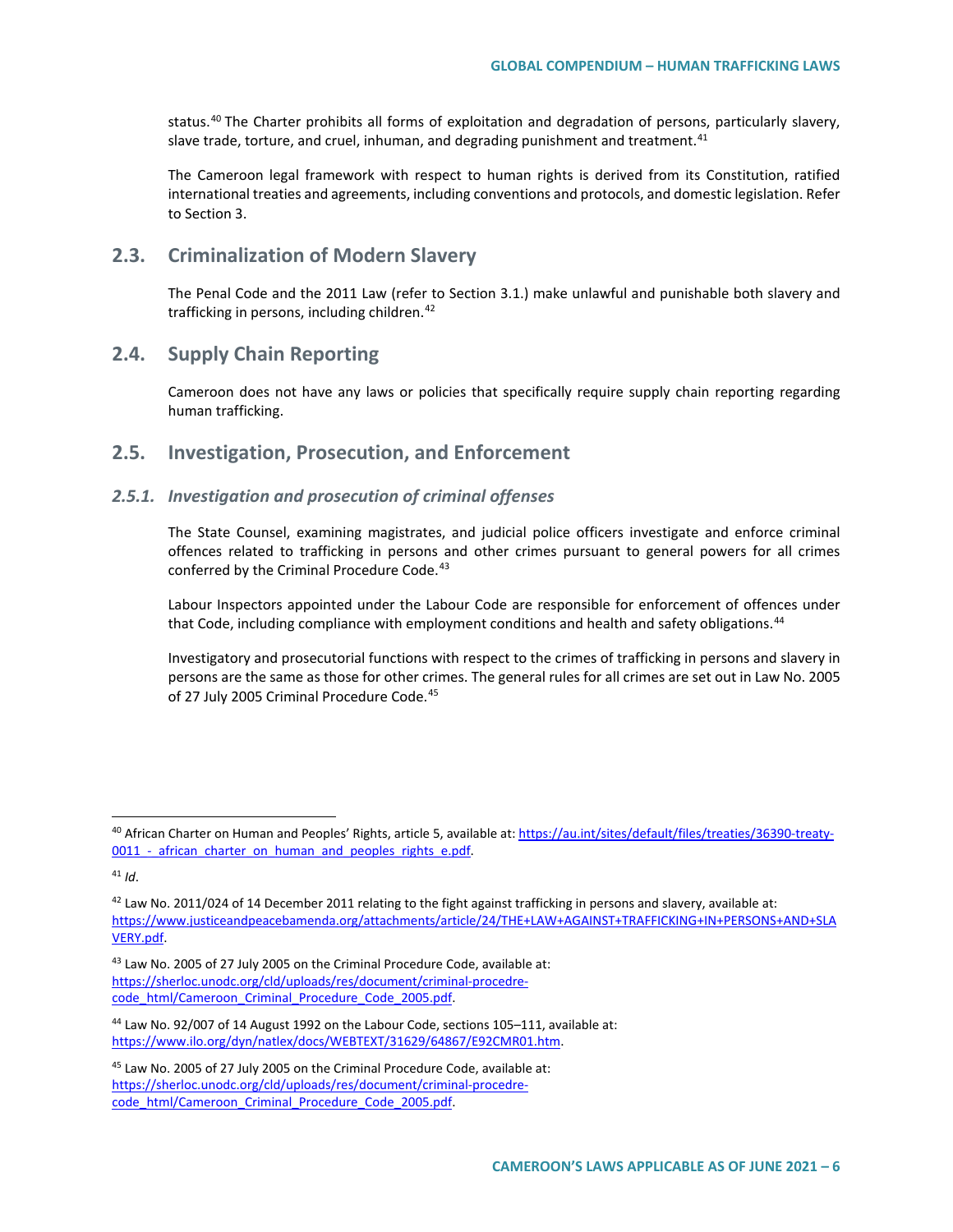Criminal proceedings are instituted and prosecuted by the Legal Department, which consists of the magistrates in the Legal Department of the Supreme Court, the Court of Appeal, the High Court, and the Court of First Instance, as applicable, or the State Counsel.<sup>[46](#page-6-0)</sup>

The State Counsel may investigate the commission of a criminal offence with assistance from judicial police officers.<sup>[47](#page-6-1)</sup> After investigation, the State Counsel may commence criminal proceedings or may request the examining magistrate to carry out a preliminary inquiry. Such inquiry is obligatory for cases of felonies and discretionary for misdemeanours and simple offences. Trafficking in persons and slavery in persons are felonies under the Penal Code.<sup>[48](#page-6-2)</sup>

Where the examining magistrate completes the preliminary inquiry and issues a committal order for an offence, then the State Counsel or the Legal Department may commence proceedings in court for that offence.

The State Counsel or the examining magistrate has search and seizure powers, and the power to require persons to attend examinations and to produce all required documents.<sup>[49](#page-6-3)</sup>

A National Referral System and Standard Operating Procedures have been developed, but are not in general use.

#### *2.5.2. Mutual assistance/international cooperation*

Cameroon has joined the Alliance 8.7 initiative as a pathfinder country.<sup>[50](#page-6-4)</sup> Alliance 8.7 is a global partnership committed to achieving Target 8.7 of the Sustainable Development Goals. This Target calls for nations to take immediate and effective action to eradicate forced labour, end modern slavery and human trafficking by 2030, prohibit and eliminate the worst forms of child labour, including recruitment and use of child soldiers, and end all forms of child labour by 2025. Multi-stakeholder collaboration is required.

Cameroon is participating in the Regional Strategy for Combating Trafficking in Persons and Smuggling of Migrants.<sup>[51](#page-6-5)</sup> The Regional Office for West and Central Africa of the United Nations Office of Drugs and Crime manages this program.

Cameroon has ratified the Economic Partnership Agreement with the European Commission. <sup>[52](#page-6-6)</sup> The Commission supports the strategic priorities of Cameroon, including reducing poverty and restoring peace and security.

<span id="page-6-0"></span> <sup>46</sup> *Id*., section 60.

<span id="page-6-1"></span><sup>47</sup> *Id*., sections 83 and 84.

<span id="page-6-2"></span><sup>48</sup> Law No. 2016/007 of 12 July 2016 relating to the Penal Code, section 324-1, available at: [https://www.wipo.int/edocs/lexdocs/laws/en/cm/cm014en.pdf.](https://www.wipo.int/edocs/lexdocs/laws/en/cm/cm014en.pdf)

<span id="page-6-3"></span><sup>49</sup> *Id*., section 92.

<span id="page-6-4"></span><sup>50</sup> *Partners*, Alliance 8.7, available at: [https://www.alliance87.org/partners/.](https://www.alliance87.org/partners/)

<span id="page-6-5"></span><sup>51</sup> *Regional Strategy for Combating Trafficking in Persons and Smuggling of Migrants 2015-2020*, United Nations Office on Drugs and Crime, available at:

[https://www.unodc.org/documents/westandcentralafrica/UNODC\\_Regional\\_Strategy\\_for\\_Combating\\_TIP\\_SOM\\_West\\_and\\_Ce](https://www.unodc.org/documents/westandcentralafrica/UNODC_Regional_Strategy_for_Combating_TIP_SOM_West_and_Central_Africa_2015-2020.pdf) [ntral\\_Africa\\_2015-2020.pdf.](https://www.unodc.org/documents/westandcentralafrica/UNODC_Regional_Strategy_for_Combating_TIP_SOM_West_and_Central_Africa_2015-2020.pdf)

<span id="page-6-6"></span><sup>52</sup> *Countries and regions: Central Africa*, European Commission, available at[: https://ec.europa.eu/trade/policy/countries-and](https://ec.europa.eu/trade/policy/countries-and-regions/regions/central-africa/)[regions/regions/central-africa/.](https://ec.europa.eu/trade/policy/countries-and-regions/regions/central-africa/)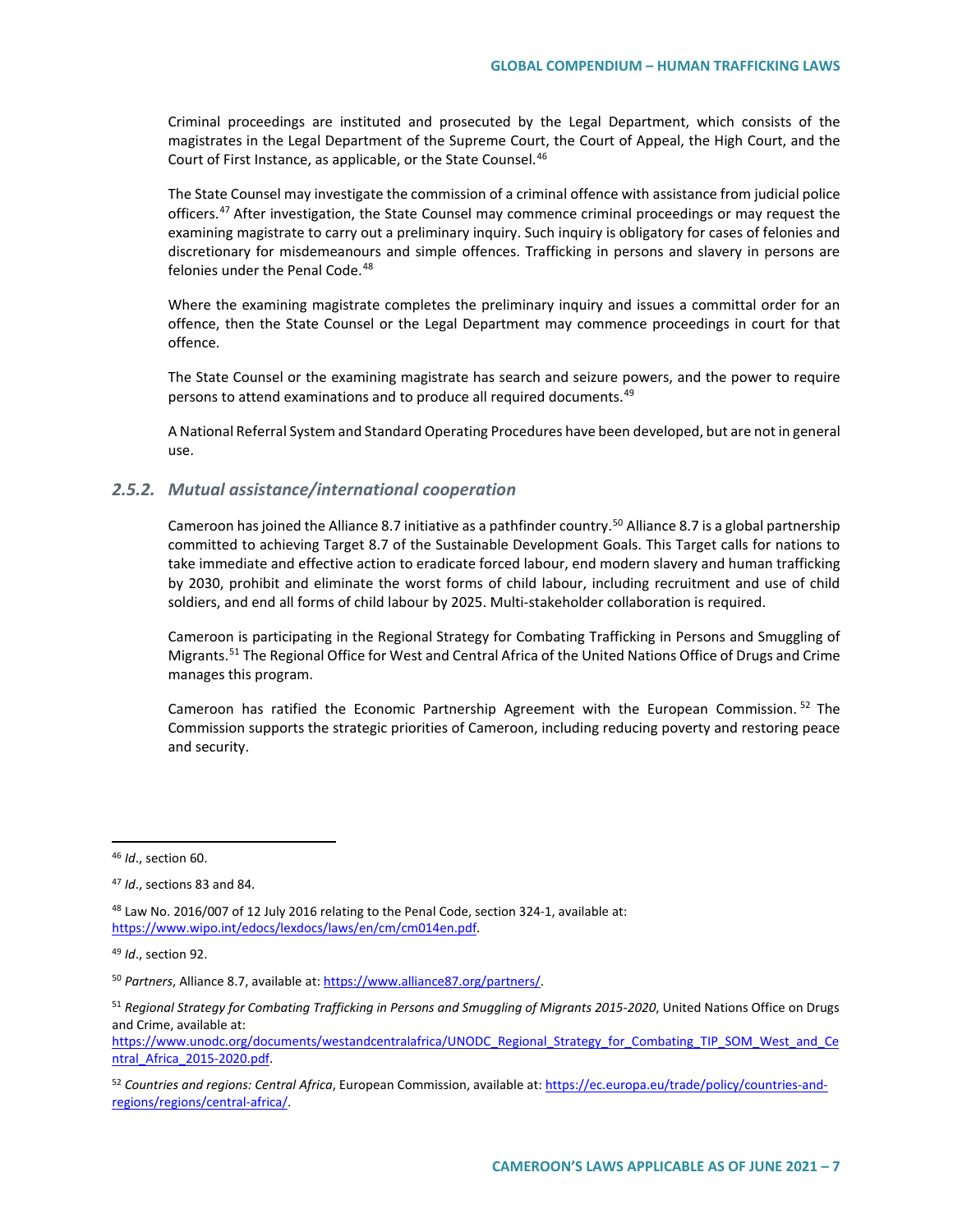As a major supplier of cocoa to the European Union, Cameroon, along with Ghana and the Ivory Coast, is participating in the EU dialogue on sustainable cocoa.<sup>53</sup> This includes ensuring that farmers are aware of child labour regulations. Cameroon is considering participating in the cocoa price initiative of Ghana and the Ivory Coast. That initiative led to an agreement with the cocoa and chocolate industry to create a Living Income Differential to ensure decent revenue for local farmers. The EU has also sought to link cocoa price increases to further action with respect to deforestation and child labour related to cocoa production.

Cameroon is also collaborating with the United Nations on the United Nations Sustainable Development Cooperation Framework for Cameroon 2022–2026.[54](#page-7-1)

# **3. CAMEROON'S FEDERAL CRIMINAL OFFENCES RELATING TO SLAVERY, SLAVERY-LIKE CONDITIONS, AND HUMAN TRAFFICKING**

## **3.1. Overview of Criminal Offenses**

Law No. 2016/007 of 12 July 2016 relating to the Penal Code (**Penal Code**) is the main domestic law in Cameroon addressing offences and penalties relating to slavery, slavery-like conditions, and human trafficking.[55](#page-7-2) The Penal Code is subject to the rules of international law and to all treaties duly promulgated and published.<sup>[56](#page-7-3)</sup> The Penal Code reproduces the provisions from Law No. 2011/024 of 14 December 2011 relating to the fight against trafficking in persons and slavery (**2011 Law**).[57](#page-7-4) The 2011 Law is a companion to the Penal Code.



<span id="page-7-0"></span> <sup>53</sup> *EU boosts sustainable cocoa production in Côte d'Ivoire, Ghana and Cameroon*, European Commission, available at: [https://ec.europa.eu/international-partnerships/news/eu-boosts-sustainable-cocoa-production-cote-divoire-ghana-and](https://ec.europa.eu/international-partnerships/news/eu-boosts-sustainable-cocoa-production-cote-divoire-ghana-and-cameroon_en)[cameroon\\_en.](https://ec.europa.eu/international-partnerships/news/eu-boosts-sustainable-cocoa-production-cote-divoire-ghana-and-cameroon_en)

<span id="page-7-1"></span><sup>54</sup> *United Nations Sustainable Development Cooperation Framework for Cameroon 2022 – 2026*, United Nations Cameroon, available at[: https://unsdg.un.org/sites/default/files/2021-06/Cameroon\\_Cooperation\\_Framework\\_2022-2026-ENG.pdf.](https://unsdg.un.org/sites/default/files/2021-06/Cameroon_Cooperation_Framework_2022-2026-ENG.pdf)

<span id="page-7-2"></span><sup>55</sup> Law No. 2016/007 of 12 July 2016 relating to the Penal Code, available at: [https://www.wipo.int/edocs/lexdocs/laws/en/cm/cm014en.pdf.](https://www.wipo.int/edocs/lexdocs/laws/en/cm/cm014en.pdf)

<span id="page-7-3"></span><sup>56</sup> *Id.*, section 2(1).

<span id="page-7-4"></span> $57$  Law No. 2011/024 of 14 December 2011 relating to the fight against trafficking in persons and slavery, available at: [https://www.justiceandpeacebamenda.org/attachments/article/24/THE+LAW+AGAINST+TRAFFICKING+IN+PERSONS+AND+SLA](https://www.justiceandpeacebamenda.org/attachments/article/24/THE+LAW+AGAINST+TRAFFICKING+IN+PERSONS+AND+SLAVERY.pdf) [VERY.pdf.](https://www.justiceandpeacebamenda.org/attachments/article/24/THE+LAW+AGAINST+TRAFFICKING+IN+PERSONS+AND+SLAVERY.pdf)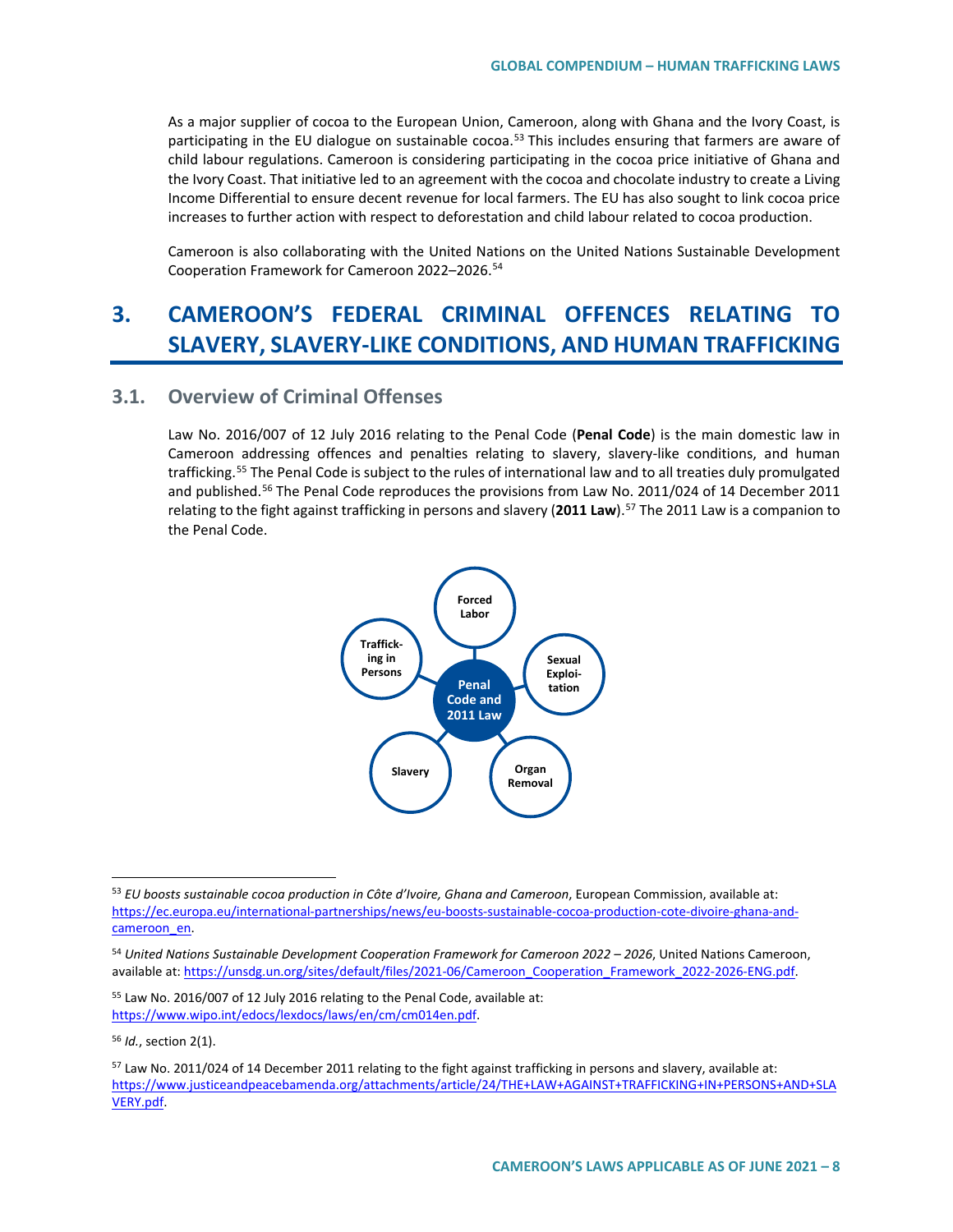## **3.2. Slavery Offenses Under the Criminal Code**

#### *3.2.1. General*

Section 293 of the Penal Code punishes whoever enslaves any person or keeps any person in slavery with imprisonment for 10 to 20 years.<sup>[58](#page-8-0)</sup> A corporate body guilty of this offence shall pay a fine from XAF 1 million to XAF 500 million.

Section 342-1 of the Penal Code punishes:

(1) Whoever engages even occasionally in the practice of trafficking in persons or slavery with imprisonment for 10 to 20 years and a fine of XAF 50,000 to XAF 1 million.

(2) Whoever engages in the practice of trafficking in persons or slavery with imprisonment for 15 to 20 years and a fine of XAF 100,000 to XAF 10 million where (a) the offence is committed against a minor of 15 years old; (b) the perpetrator is the victim's legitimate, natural, or adopted ascendant; (c) the offender has authority over the victim or is expected to participate by virtue of his duties in the fight against slavery or in peace keeping; (d) an organized gang or association of criminals commits the offence; (e) the offence is committed with use of a weapon; (f) the victim sustains injuries permanently depriving the victim of the use of any member, organ, or sense, in whole or in part; or  $(g)$  the victim dies as a result of acts related to the offence.<sup>[59](#page-8-1)</sup>

Section 5 of the 2011 Law is the same as the above.  $60$ 

Several definitions appear in section 2 of the 2011 Law, but not in the Penal Code:

- Trafficking in persons: "promoting or ensuring the movement of a person inside or outside Cameroon in order to obtain, directly or indirectly, a financial or other material benefit of whatever nature."[61](#page-8-3)
- Slavery in persons: "the recruitment, transfer, accommodation, or reception of persons for exploitation, through threat, use of force or other forms of coercion, kidnapping, fraud, deception, abuse of authority, taking advantage of a person's vulnerability, or through an offer or acceptance of benefits to obtain the consent of a person having authority over the victim."[62](#page-8-4)
- Exploitation of persons: "includes, at least, the exploitation or promotion of prostitution of persons, any other forms of sexual exploitation, exploitation of labour or forced labour, slavery or practices similar to slavery, serfdom, or the removal of organs."<sup>[63](#page-8-5)</sup>

- <span id="page-8-4"></span><sup>62</sup> *Id*.
- <span id="page-8-5"></span><sup>63</sup> *Id*.

<span id="page-8-0"></span> <sup>58</sup> Law No. 2016/007 of 12 July 2016 relating to the Penal Code, section 25-1, available at: [https://www.wipo.int/edocs/lexdocs/laws/en/cm/cm014en.pdf.](https://www.wipo.int/edocs/lexdocs/laws/en/cm/cm014en.pdf)

<span id="page-8-1"></span><sup>59</sup> *Id*., section 342-1.

<span id="page-8-2"></span> $60$  Law No. 2011/024 of 14 December 2011 relating to the fight against trafficking in persons and slavery, section 5, available at: [https://www.justiceandpeacebamenda.org/attachments/article/24/THE+LAW+AGAINST+TRAFFICKING+IN+PERSONS+AND+SLA](https://www.justiceandpeacebamenda.org/attachments/article/24/THE+LAW+AGAINST+TRAFFICKING+IN+PERSONS+AND+SLAVERY.pdf) [VERY.pdf.](https://www.justiceandpeacebamenda.org/attachments/article/24/THE+LAW+AGAINST+TRAFFICKING+IN+PERSONS+AND+SLAVERY.pdf)

<span id="page-8-3"></span><sup>61</sup> *Id*., section 2.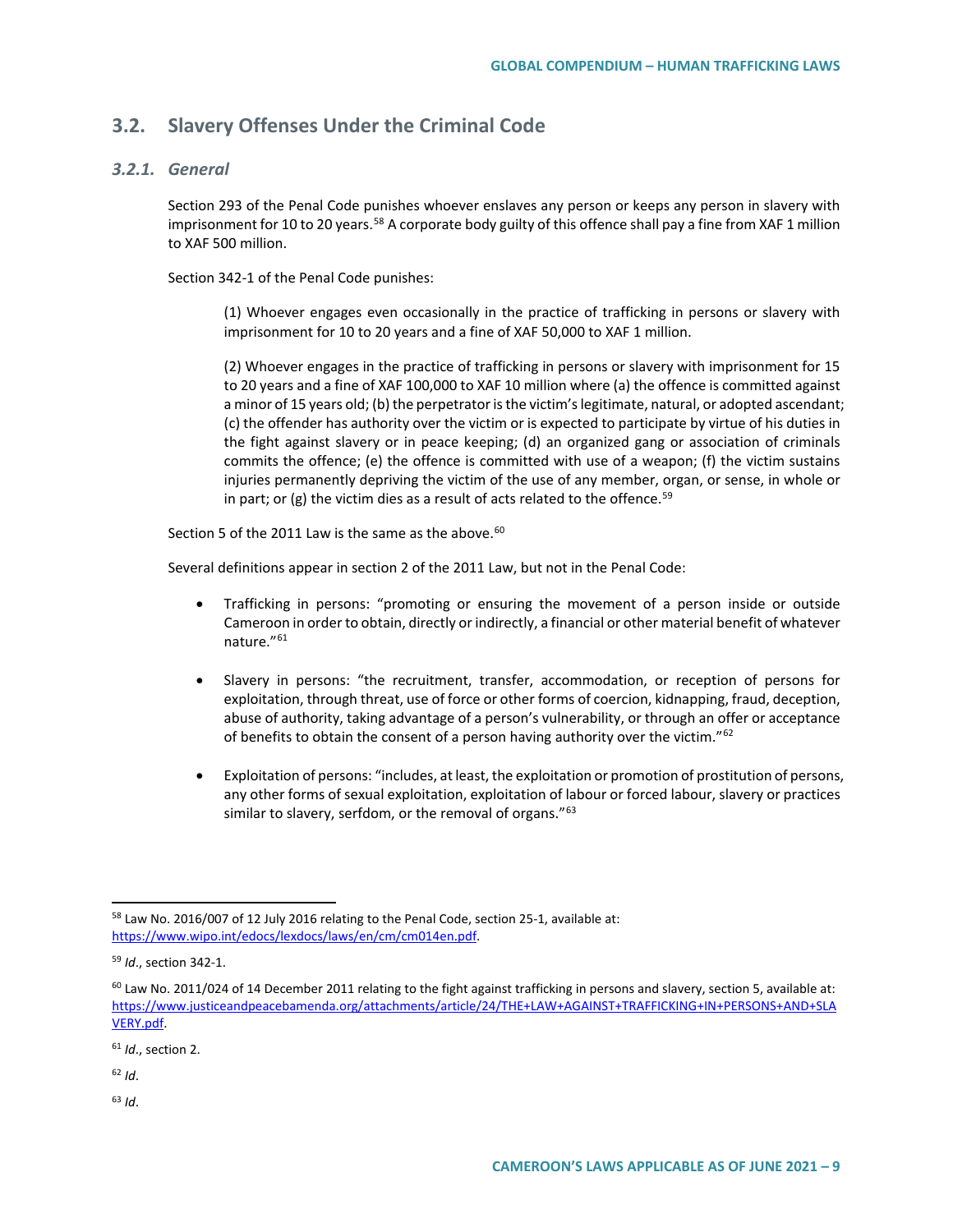• Person: a "human being of either sex and of any age."<sup>[64](#page-9-0)</sup>

The consent of the person is void "where acts of violence were committed on the victim or on persons having legal or customary custody" over the victim.<sup>[65](#page-9-1)</sup>

#### *3.2.2. Extraterritorial application*

The Penal Code includes extraterritorial provisions. The Penal Code applies to any act or omission committed abroad by a Cameroon citizen or resident that the law of the place of commission punishes and that the Penal Code defines as a felony or misdemeanour (which includes the slavery offence).<sup>[66](#page-9-2)</sup> The Code also applies to trafficking in persons, the slave trade, and slavery even outside of Cameroon, provided that no foreigner may be tried in Cameroon for such an offence committed abroad unless the foreigner has been arrested in Cameroon, has not been extradited, and the appropriate authority initiates the prosecution.<sup>[67](#page-9-3)</sup>

### **3.3. Slavery-Like Offenses in Cameroon's Legal Order**

## *3.3.1. Servitude*

Servitude falls within the definition of slavery in persons under the 2011 Law and is an offence under the 2011 Law and the Penal Code.<sup>[68](#page-9-4)</sup> Refer to Section 3.2.1.

### *3.3.2. Forced labor*

#### *Penal Code*

Section 292 provides that whoever for personal advantage compels another to do any work or to provide any services not offered of free will shall be punished with imprisonment for one to five years, a fine of XAF 10,000 to XAF 500,000, or both.<sup>[69](#page-9-5)</sup>

#### *Labour Code*

Section 2(3) forbids forced or compulsory labour.<sup>[70](#page-9-6)</sup> An infringement of section 2(3) is subject to the penalty in section 292 of the Penal Code.<sup>[71](#page-9-7)</sup>

<span id="page-9-0"></span>64 *Id*.

<span id="page-9-1"></span><sup>65</sup> *Id*.

<span id="page-9-2"></span><sup>66</sup> Law No. 2016/007 of 12 July 2016 relating to the Penal Code, section 10, available at: [https://www.wipo.int/edocs/lexdocs/laws/en/cm/cm014en.pdf.](https://www.wipo.int/edocs/lexdocs/laws/en/cm/cm014en.pdf)

<span id="page-9-5"></span><sup>69</sup> Law No. 2016/007 of 12 July 2016 relating to the Penal Code, section 292, available at: [https://www.wipo.int/edocs/lexdocs/laws/en/cm/cm014en.pdf.](https://www.wipo.int/edocs/lexdocs/laws/en/cm/cm014en.pdf)

<span id="page-9-6"></span><sup>70</sup> *Id*., section 2(3).

<span id="page-9-7"></span><sup>71</sup> *Id*., sections 2(3) and 2.

<span id="page-9-3"></span><sup>67</sup> *Id*., section 11.

<span id="page-9-4"></span> $68$  Law No. 2011/024 of 14 December 2011 relating to the fight against trafficking in persons and slavery, sections 2 and 5, available at:

[https://www.justiceandpeacebamenda.org/attachments/article/24/THE+LAW+AGAINST+TRAFFICKING+IN+PERSONS+AND+SLA](https://www.justiceandpeacebamenda.org/attachments/article/24/THE+LAW+AGAINST+TRAFFICKING+IN+PERSONS+AND+SLAVERY.pdf) [VERY.pdf.](https://www.justiceandpeacebamenda.org/attachments/article/24/THE+LAW+AGAINST+TRAFFICKING+IN+PERSONS+AND+SLAVERY.pdf)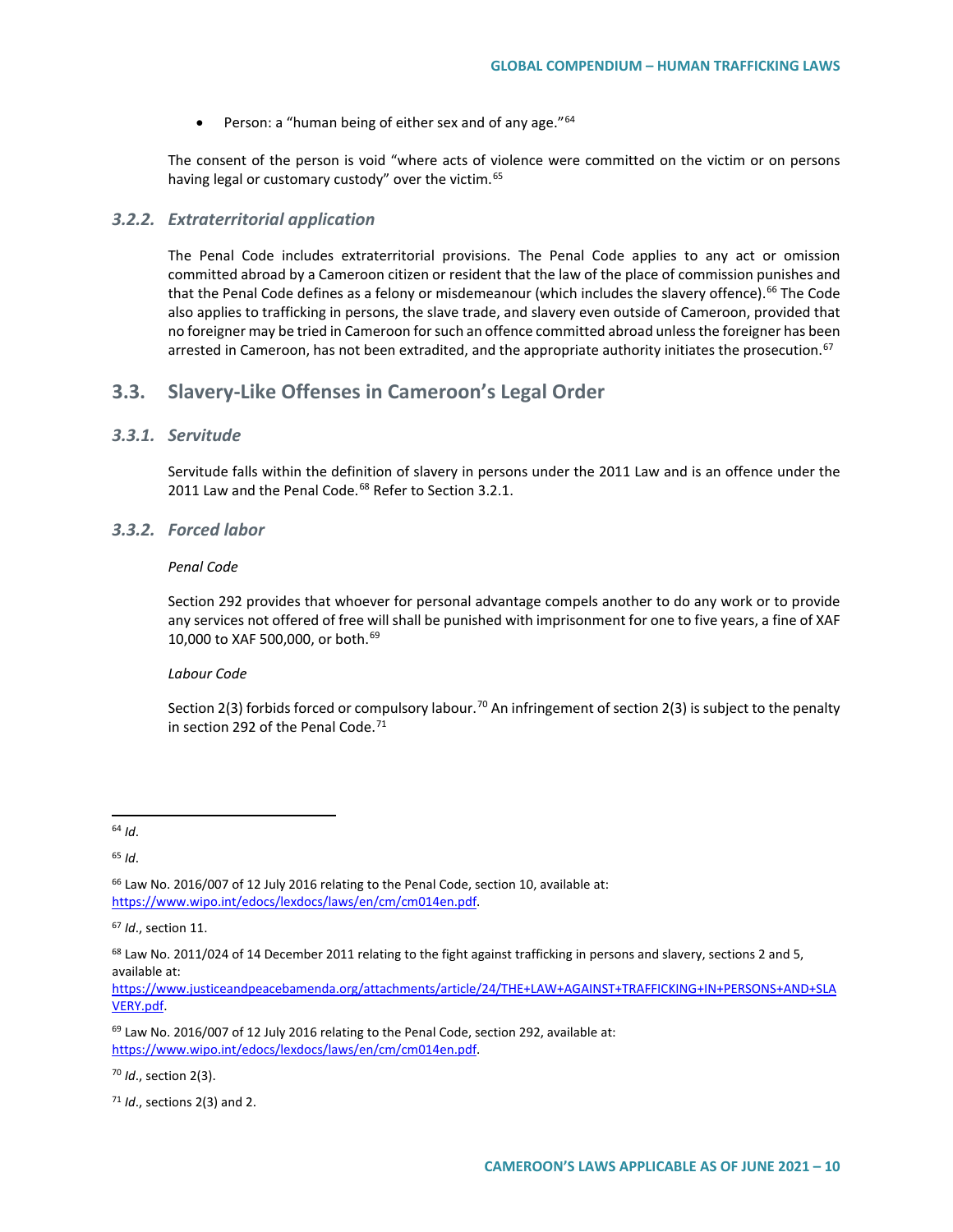Section 2(4) defines forced or compulsory labour as any labour or service that is demanded of an individual under threat of penalty and that the individual has not freely offered to perform, subject to section  $2(5)$ .<sup>[72](#page-10-0)</sup>

Section 2(5) provides that forced or compulsory labour does not include any work or service required: (1) by virtue of compulsory military service laws and regulations for work of a purely military nature; (2) in the general interest because of civic obligations defined by laws and regulations; (3) as a consequence of a conviction in a court of law; and (4) in case of force majeure, war, disaster, or threatened disaster, such as fire, flood, severe violent epidemic, or epizootic diseases, invasion by animals, insects, or plant pests, and, in general, any occurrence that would endanger or threaten the existence of the well-being of all or part of the population. $73$ 

#### *Women and Child Protection*

Part V, Chapters II and III of the Labour Code deal with working conditions of women, young persons, and children:

- (1) No child shall be employed in an enterprise even as an apprentice before the age of 14 years except as otherwise authorized by order of the minister in charge of labour, taking account of local conditions and the jobs which the child may be asked to do.<sup>[74](#page-10-2)</sup> Ministerial Order No. 017 on Child Labour prohibits hazardous activities for children under 18 years of age, but children aged 16 and 17 years may undertake certain activities.<sup>[75](#page-10-3)</sup> The Order prescribes hazardous occupations and prohibited activities for children.
- (2) Night work (between 10 pm and 6 am) shall be prohibited for women and children, except for women with executive duties and women working in services not involving manual labour.<sup>[76](#page-10-4)</sup>
- (3) A young person under 18 years of age may not be employed on board ship as a trimmer or stocker, but they may be employed for other work on ships if they have a medical certificate attesting fitness for that work. This requirement does not apply where only members of the same family are employed on the ship.<sup>[77](#page-10-5)</sup>
- (4) Any person committing an infringement of sections (1) and (3) shall be punished with a fine of XAF 100,000 to XAF 1 million.[78](#page-10-6)
- (5) Any person committing an infringement of section (2) shall be punished with a fine of XAF 200,000 to XAF 1.5 million.<sup>[79](#page-10-7)</sup>

<span id="page-10-7"></span><sup>79</sup> *Id*., section 168.

<span id="page-10-0"></span> <sup>72</sup> *Id*., section 2(4).

<span id="page-10-1"></span><sup>73</sup> *Id*., section 2(5).

<span id="page-10-2"></span> $74$  Law No. 92/007 of 14 August 1992 on the Labour Code, section 86(1), available at: [https://www.ilo.org/dyn/natlex/docs/WEBTEXT/31629/64867/E92CMR01.htm.](https://www.ilo.org/dyn/natlex/docs/WEBTEXT/31629/64867/E92CMR01.htm)

<span id="page-10-3"></span><sup>75</sup> *Child Labor and Forced Labor Reports: Cameroon*, U.S. Department of Labour – Bureau of International Labor Affairs, available at: [https://www.dol.gov/agencies/ilab/resources/reports/child-labor/cameroon.](https://www.dol.gov/agencies/ilab/resources/reports/child-labor/cameroon)

<span id="page-10-4"></span> $76$  Law No. 92/007 of 14 August 1992 on the Labour Code, section 82, available at: [https://www.ilo.org/dyn/natlex/docs/WEBTEXT/31629/64867/E92CMR01.htm.](https://www.ilo.org/dyn/natlex/docs/WEBTEXT/31629/64867/E92CMR01.htm)

<span id="page-10-5"></span><sup>77</sup> *Id*., section 86(2).

<span id="page-10-6"></span><sup>78</sup> *Id*., section 167.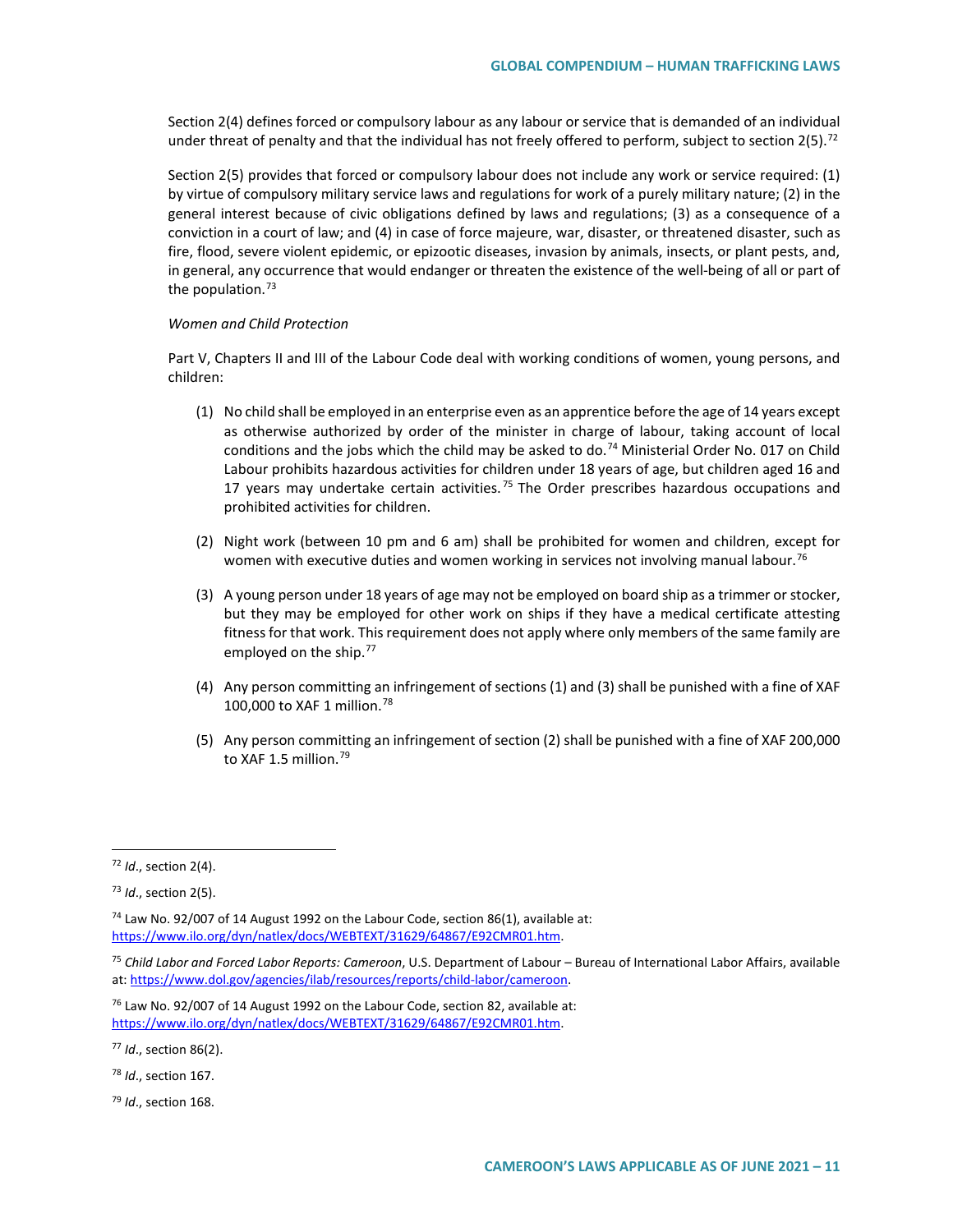(6) In case of a repeated infringement of sections (1), (2), or (3), imprisonment of six days to six months may also be required, and where the person is a second offender, imprisonment shall be mandatory.[80](#page-11-0)

The Labour Code does not apply to staff within the Public Service, the Judicial and Legal Service, Servicemen, and National Security, as they have their own rules and regulations.<sup>[81](#page-11-1)</sup>

#### *3.3.3. Deceptive recruiting for labor or services*

Deceptive recruitment is included in the definition of slavery in persons under the 2011 Law.<sup>[82](#page-11-2)</sup> It is an offence under the 2011 Law and the Penal Code.<sup>[83](#page-11-3)</sup> Refer to Section 3.2.1.

#### *3.3.4. Early and forced marriage*

Section 356 of the Penal Code provides that whoever compels anyone to marry shall be punished with imprisonment for five to 10 years and a fine of XAF 25,000 to XAF 1 million.<sup>[84](#page-11-4)</sup> Where the victim is under the age of 18 years, the punishment may not be less than two years of imprisonment, whatever the mitigating circumstances. <sup>[85](#page-11-5)</sup> Whoever gives in marriage a boy or girl under 18 years old shall receive the same punishment.<sup>[86](#page-11-6)</sup> Upon conviction, the court may deprive the offender of parental power and disqualify the offender from being guardian of any person for up to five years. [87](#page-11-7)

Article 52 of Order No. 81-02 of 29 June 1981 states that no marriage may take place if the girl is younger than 15 or the boy is younger than 18 unless the President of the Republic grants an exemption for a serious reason.<sup>[88](#page-11-8)</sup> Only the President may determine if the reason is serious. The spouses must consent freely to the marriage, and the consent of a prospective spouse who is a minor is valid only if their father and mother consent to the marriage.

Forced and early marriage remains common in parts of Cameroon despite these laws.

#### *3.3.5. Debt bondage*

Section 342 of the Penal Code provides that whoever subjects a person to debt bondage shall be punished with imprisonment for five to 10 years and a fine of XAF 10,000 to XAF 500,000.<sup>[89](#page-11-9)</sup> The penalties shall be doubled where the offender is either an ascendant, guardian, or person having customary custody over the

<span id="page-11-6"></span><sup>86</sup> *Id*., section 356(3).

<span id="page-11-7"></span><sup>87</sup> *Id*., section 356(4).

<span id="page-11-0"></span> <sup>80</sup> *Id*., section 170.

<span id="page-11-1"></span><sup>81</sup> *Id*., section 1(3).

<span id="page-11-2"></span> $82$  Law No. 2011/024 of 14 December 2011 relating to the fight against trafficking in persons and slavery, section 2, available at: [https://www.justiceandpeacebamenda.org/attachments/article/24/THE+LAW+AGAINST+TRAFFICKING+IN+PERSONS+AND+SLA](https://www.justiceandpeacebamenda.org/attachments/article/24/THE+LAW+AGAINST+TRAFFICKING+IN+PERSONS+AND+SLAVERY.pdf) [VERY.pdf.](https://www.justiceandpeacebamenda.org/attachments/article/24/THE+LAW+AGAINST+TRAFFICKING+IN+PERSONS+AND+SLAVERY.pdf)

<span id="page-11-3"></span><sup>83</sup> *Id*., section 5; Law No. 2016/007 of 12 July 2016 relating to the Penal Code, section 342-1, available at: [https://www.wipo.int/edocs/lexdocs/laws/en/cm/cm014en.pdf.](https://www.wipo.int/edocs/lexdocs/laws/en/cm/cm014en.pdf)

<span id="page-11-4"></span><sup>84</sup> *Id*., section 356(1).

<span id="page-11-5"></span><sup>85</sup> *Id*., section 356(2).

<span id="page-11-8"></span><sup>88</sup> *Cameroon: Information on forced or arranged marriage*, United States Bureau of Citizenship and Immigration Services, available at[: https://www.refworld.org/docid/3f51ec864.html.](https://www.refworld.org/docid/3f51ec864.html) 

<span id="page-11-9"></span> $89$  Law No. 2016/007 of 12 July 2016 relating to the Penal Code, section 342(1), available at: [https://www.wipo.int/edocs/lexdocs/laws/en/cm/cm014en.pdf.](https://www.wipo.int/edocs/lexdocs/laws/en/cm/cm014en.pdf)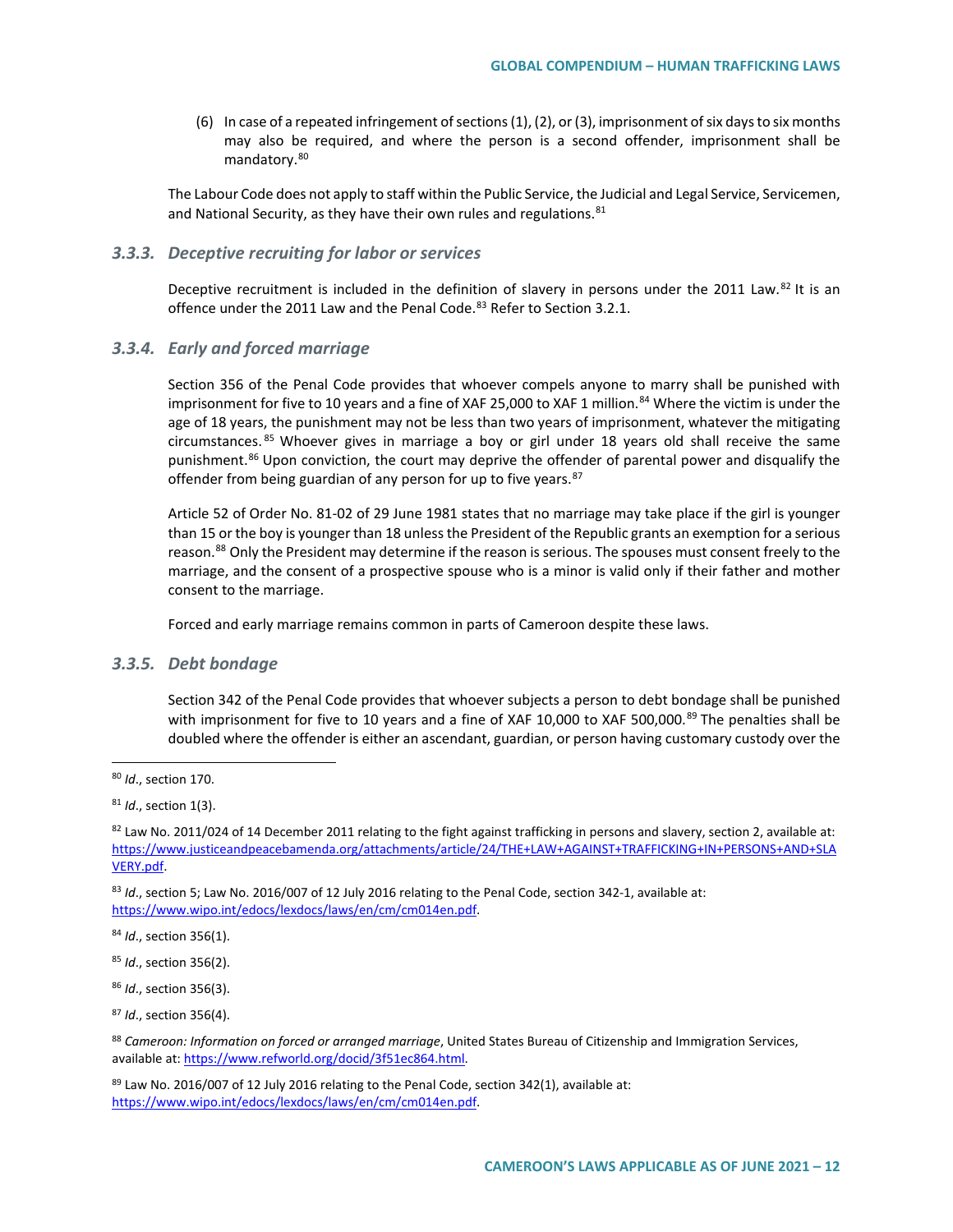victim.<sup>[90](#page-12-0)</sup> Whoever boards a person in debt bondage shall be punished with imprisonment for 10 years and a fine of XAF 10,000 to XAF 1 million.<sup>[91](#page-12-1)</sup>

The same provision appears in section 3 of the 2011 Law.<sup>[92](#page-12-2)</sup> The 2011 Law defines debt bondage as the fact of pledging a person as security to a creditor of a loan or a debt for purposes of exploitation.<sup>[93](#page-12-3)</sup>

Under the Penal Code, the court may also impose forfeiture orders on the offender, such as removal and exclusion from employment, incapacity to be a guardian, or prohibition on holding any post connected with the education or care of children, including teaching in any educational establishment.<sup>94</sup>

*3.3.6. Any other relevant offenses*

Cameroon has no other relevant slavery-like offenses.

*3.3.7. Extraterritorial application of the offenses*

Refer to Section 3.2.2.

## **3.4. Human Trafficking/Smuggling-Related Criminal Offenses**

#### *3.4.1. International and domestic trafficking/smuggling of people*

The definition of trafficking in persons or slavery in persons in the 2011 Law appears to be broad enough to include smuggling of people.<sup>[95](#page-12-5)</sup> Refer to Section 3.2.1.

#### *3.4.2. International and domestic trafficking in children*

The definitions of trafficking in persons and slavery in persons in the 2011 Law include children.<sup>[96](#page-12-6)</sup> Refer to Section 3.2.1.

#### *3.4.3. Victim harboring*

The harbouring of trafficked persons is included in the definition of slavery in persons in the 2011 Law.<sup>[97](#page-12-7)</sup> Refer to Section 3.2.1.

<span id="page-12-6"></span><sup>96</sup> *Id*.

<span id="page-12-7"></span><sup>97</sup> *Id*.

<span id="page-12-0"></span> <sup>90</sup> *Id*., section 342(2).

<span id="page-12-1"></span><sup>91</sup> *Id*., section 342(3).

<span id="page-12-2"></span> $92$  Law No. 2011/024 of 14 December 2011 relating to the fight against trafficking in persons and slavery, section 3, available at: [https://www.justiceandpeacebamenda.org/attachments/article/24/THE+LAW+AGAINST+TRAFFICKING+IN+PERSONS+AND+SLA](https://www.justiceandpeacebamenda.org/attachments/article/24/THE+LAW+AGAINST+TRAFFICKING+IN+PERSONS+AND+SLAVERY.pdf) [VERY.pdf.](https://www.justiceandpeacebamenda.org/attachments/article/24/THE+LAW+AGAINST+TRAFFICKING+IN+PERSONS+AND+SLAVERY.pdf)

<span id="page-12-3"></span><sup>93</sup> *Id*., section 2.

<span id="page-12-4"></span><sup>94</sup> Law No. 2016/007 of 12 July 2016 relating to the Penal Code, Chapter III, Part A, available at: [https://www.wipo.int/edocs/lexdocs/laws/en/cm/cm014en.pdf.](https://www.wipo.int/edocs/lexdocs/laws/en/cm/cm014en.pdf)

<span id="page-12-5"></span> $95$  Law No. 2011/024 of 14 December 2011 relating to the fight against trafficking in persons and slavery, section 2, available at: [https://www.justiceandpeacebamenda.org/attachments/article/24/THE+LAW+AGAINST+TRAFFICKING+IN+PERSONS+AND+SLA](https://www.justiceandpeacebamenda.org/attachments/article/24/THE+LAW+AGAINST+TRAFFICKING+IN+PERSONS+AND+SLAVERY.pdf) [VERY.pdf.](https://www.justiceandpeacebamenda.org/attachments/article/24/THE+LAW+AGAINST+TRAFFICKING+IN+PERSONS+AND+SLAVERY.pdf)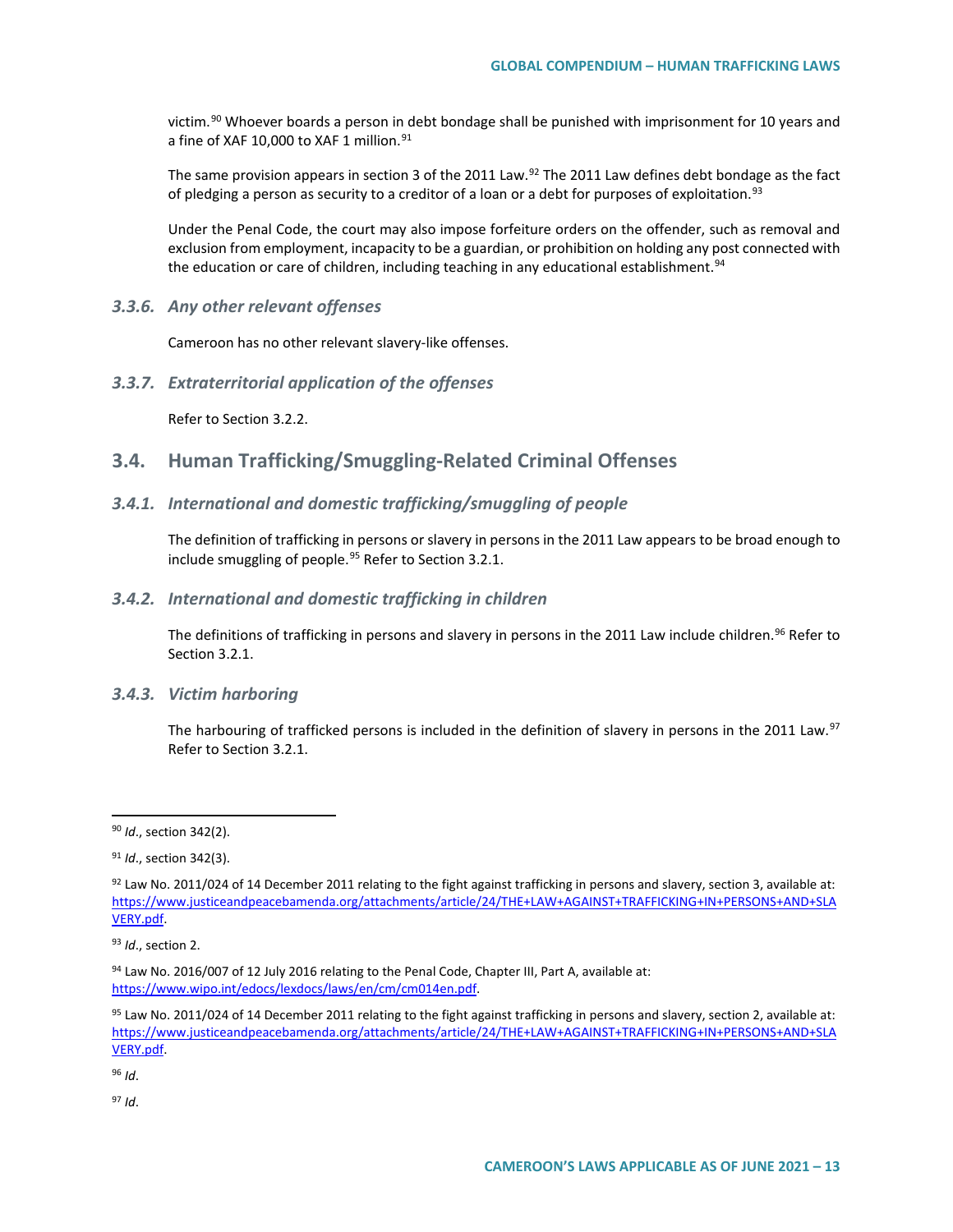#### *3.4.4. Extraterritorial application of human trafficking and smuggling offenses*

Refer to Section 3.2.2.

#### *3.4.5. International and domestic organ trafficking*

The removal of organs is included in the definition of exploitation in persons, and that definition in turn is used in the definition of slavery in persons in the 2011 Law. It is an offence under the 2011 Law. Refer to Section 3.2.1.

## **3.5. Online Exploitation of Children Offenses**

Online exploitation of children is included in the definition of slavery in persons in the 2011 Law.<sup>[98](#page-13-0)</sup> Increased penalties apply for exploitation of a minor of 15 years.<sup>[99](#page-13-1)</sup> Refer to Section 3.2.1.

Also, the Law No. 2010/012 of 21 December 2010 relating to Cybersecurity and Cybercriminality in Cameroon has created specific offences for online exploitation of children.<sup>[100](#page-13-2)</sup>

Section 76 provides that whoever uses electronic communications or an information system to design, carry, or publish a child pornography message or a message likely to seriously injure the self-respect of a child shall be punished with imprisonment for five to 10 years, a fine of XAF 5 million to XAF 10 million, or both.<sup>[101](#page-13-3)</sup>

Section 80 provides that whoever for consideration or free of charge uses electronic communications or an information system to publish, attach, record, or transmit an image showing acts of pedophilia or a minor shall be punished with imprisonment for one to five years, a fine of XAF 5 million to XAF 10 million, or both.<sup>[102](#page-13-4)</sup> Whoever uses electronic means whatsoever to offer, provide, publish, import, or export an image or picture portraying pedophilia or whoever keeps an image or picture portraying pedophilia in an electronic communication network or an information system shall be punished with imprisonment of one to five years, a fine of XAF 5 million to XAF 10 million, or both.<sup>[103](#page-13-5)</sup> These penalties shall be doubled where an electronic communication network is used to publish an image picture of a minor.<sup>[104](#page-13-6)</sup> These provisions equally apply to pornographic pictures showing minors.<sup>[105](#page-13-7)</sup>

Section 81 provides that several offences shall be punishable with imprisonment for 10 to 20 years or a fine of XAF 10 million to XAF 20 million where they are committed using an electronic communication network or an information system: (1) offering, producing, or providing child pornography for publication; (2) acquiring child pornography for oneself or for someone else using an information system; (3) sexual proposals by adults made to minors below 15 years old or to persons having the features of a minor; or (4) dissemination or transmission of child pornography using an information system.<sup>[106](#page-13-8)</sup>

- <span id="page-13-5"></span><sup>103</sup> *Id*., section 80(3).
- <span id="page-13-6"></span><sup>104</sup> *Id*., section 80(4).
- <span id="page-13-7"></span><sup>105</sup> *Id*., section 80(5).

<span id="page-13-0"></span> <sup>98</sup> *Id*.

<span id="page-13-1"></span><sup>99</sup> *Id*., section 5.

<span id="page-13-2"></span><sup>&</sup>lt;sup>100</sup> Law No. 2010/012 of 21 December 2010 relating to Cybersecurity and Cybercriminality in Cameroon, available at: [https://ictpolicyafrica.org/en/document/xr0onx7xbq.](https://ictpolicyafrica.org/en/document/xr0onx7xbq) 

<span id="page-13-3"></span><sup>101</sup> *Id*., section 76.

<span id="page-13-4"></span><sup>102</sup> *Id*., section 80(1).

<span id="page-13-8"></span><sup>106</sup> *Id*., section 81(1).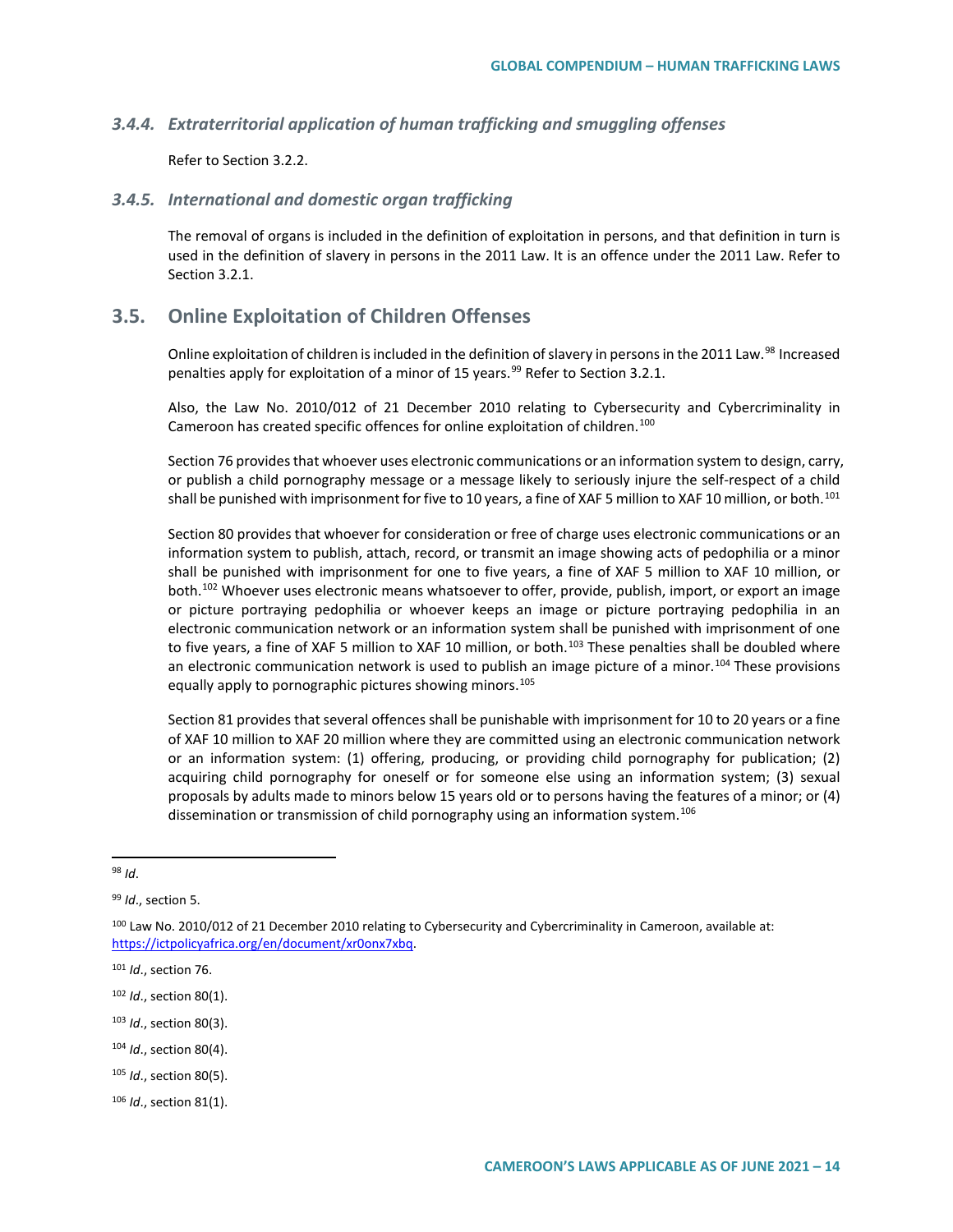Child pornography is defined as any act which visually presents a minor or any person with the physical features of a minor involved in sexually explicit acts, or real images of a minor involved in sexually explicit acts $107$ 

## **3.6. Child Sex Tourism Offenses**

Child sex tourism is included in the definition of slavery in persons in the 2011 Law.<sup>[108](#page-14-1)</sup> Increased penalties apply for a minor of 15 years.<sup>[109](#page-14-2)</sup> Refer to Section 3.2.1.

## **4. CAMEROON'S SUPPLY CHAIN REPORTING LEGISLATION**

Cameroon has no supply chain reporting legislation regarding human trafficking.

# **5. FORCED LABOR: OVERVIEW OF CAMEROON'S APPLICABLE EMPLOYMENT AND MIGRATION LAWS**

## **5.1. Employment Law Rights for Victims of Human Trafficking and Forced Labor**

Law No. 92/007 of 14 August 1992 on the Labour Code governs labour relations between wage-earners and employers, as well as between employers and apprentices under their supervision, but the Code does not apply to staff within the Public Service, the Judicial and Legal Service, Servicemen, and National Security, as they have their own rules and regulations. $110$ 

Cameroon has ratified the ILO Minimum Wage Convention (No. 131),<sup>[111](#page-14-4)</sup> the ILO Regular Pay and Wage Convention (No. 95),  $112$  the ILO Holidays with Pay Convention (No. 132),  $113$  the ILO Weekly Rest Days Conventions (Nos. 14 and 106),  $114$  the ILO Convention on Employment Termination (No. 158),  $115$  the ILO

<span id="page-14-2"></span><sup>109</sup> *Id*., section 5.

<span id="page-14-3"></span> $110$  Law No. 92/007 of 14 August 1992 on the Labour Code, sections 1(1) and 1(3), available at: [https://www.ilo.org/dyn/natlex/docs/WEBTEXT/31629/64867/E92CMR01.htm.](https://www.ilo.org/dyn/natlex/docs/WEBTEXT/31629/64867/E92CMR01.htm)

<span id="page-14-4"></span><sup>111</sup> C131 - Minimum Wage Fixing Convention, 1970 (No. 131), available at: https://www.ilo.org/dyn/normlex/en/f?p=NORMLEXPUB:12100:0::NO::P12100\_ILO\_CODE:C131.

<span id="page-14-5"></span><sup>112</sup> C095 - Protection of Wages Convention, 1949 (No. 95), available at: [https://www.ilo.org/dyn/normlex/en/f?p=NORMLEXPUB:12100:0::NO::P12100\\_ILO\\_CODE:C095.](https://www.ilo.org/dyn/normlex/en/f?p=NORMLEXPUB:12100:0::NO::P12100_ILO_CODE:C095) 

<span id="page-14-6"></span><sup>113</sup> C132 - Holidays with Pay Convention (Revised), 1970 (No. 132), available at: https://www.ilo.org/dyn/normlex/en/f?p=NORMLEXPUB:12100:0::NO::P12100\_ILO\_CODE:C132.

<span id="page-14-7"></span><sup>114</sup> C014 - Weekly Rest (Industry) Convention, 1921 (No. 14), available at: [https://www.ilo.org/dyn/normlex/en/f?p=1000:12100:::NO:12100:P12100\\_INSTRUMENT\\_ID:312159;](https://www.ilo.org/dyn/normlex/en/f?p=1000:12100:::NO:12100:P12100_INSTRUMENT_ID:312159) C106 - Weekly Rest (Commerce and Offices) Convention, 1957 (No. 106), available at: [https://www.ilo.org/dyn/normlex/en/f?p=1000:12100:::NO:12100:P12100\\_INSTRUMENT\\_ID:312251.](https://www.ilo.org/dyn/normlex/en/f?p=1000:12100:::NO:12100:P12100_INSTRUMENT_ID:312251)

<span id="page-14-8"></span><sup>115</sup> C158 - Termination of Employment Convention, 1982 (No. 158), available at: https://www.ilo.org/dyn/normlex/en/f?p=NORMLEXPUB:12100:0::NO::P12100\_ILO\_CODE:C158.

<span id="page-14-0"></span> <sup>107</sup> *Id*., section 81(2).

<span id="page-14-1"></span><sup>&</sup>lt;sup>108</sup> Law No. 2011/024 of 14 December 2011 relating to the fight against trafficking in persons and slavery, section 2, available at: [https://www.justiceandpeacebamenda.org/attachments/article/24/THE+LAW+AGAINST+TRAFFICKING+IN+PERSONS+AND+SLA](https://www.justiceandpeacebamenda.org/attachments/article/24/THE+LAW+AGAINST+TRAFFICKING+IN+PERSONS+AND+SLAVERY.pdf) [VERY.pdf.](https://www.justiceandpeacebamenda.org/attachments/article/24/THE+LAW+AGAINST+TRAFFICKING+IN+PERSONS+AND+SLAVERY.pdf)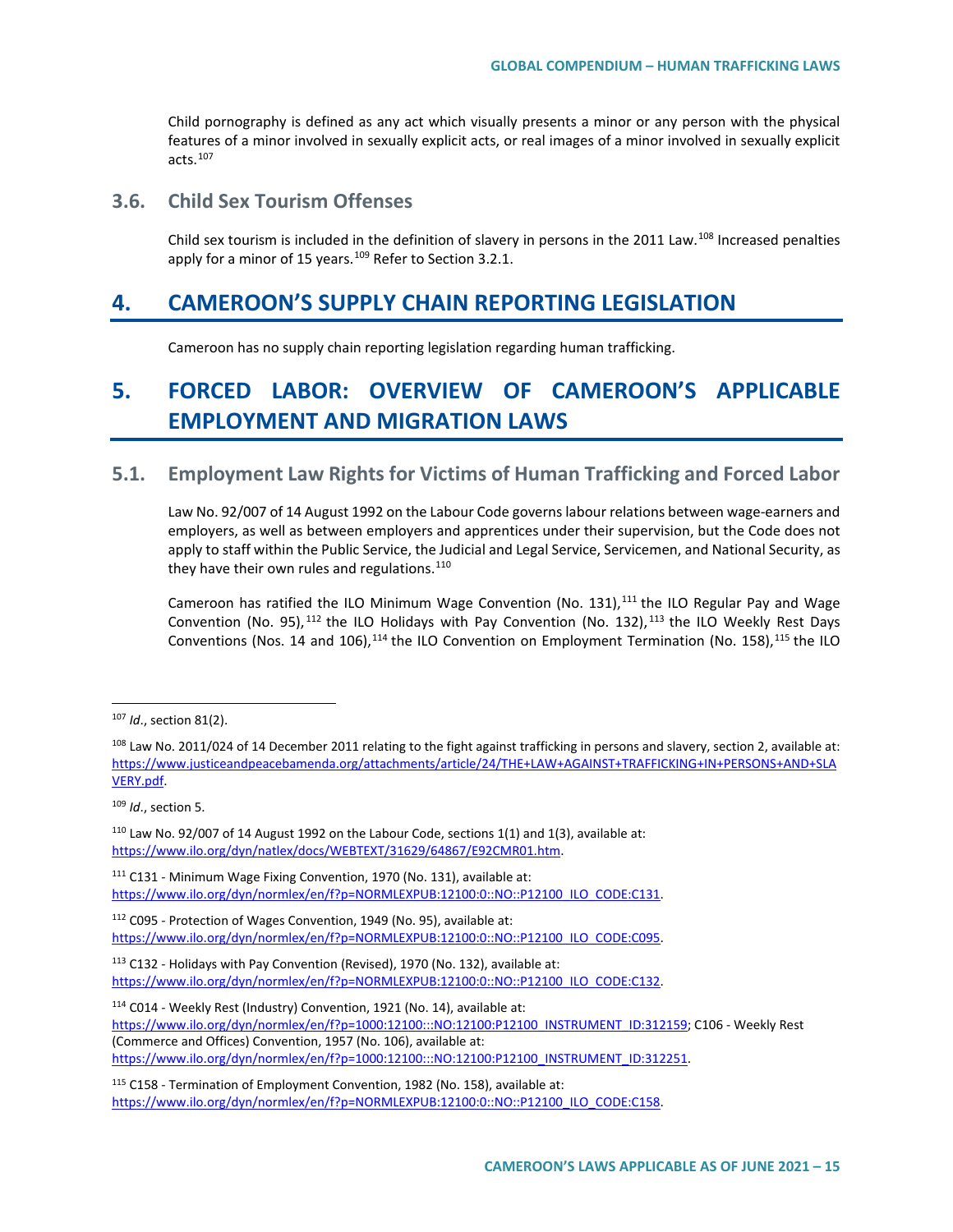Equal Remuneration for Work of Equal Value Convention (No. 100),<sup>[116](#page-15-0)</sup> the ILO Freedom of Association and Protection of the Right to Organize Convention (No. 87),<sup>[117](#page-15-1)</sup> and the ILO Right to Organize and Collective Bargaining Convention (No. 98).<sup>[118](#page-15-2)</sup>

A worker is defined as "any person, irrespective of sex or nationality, who has undertaken to place his services in return for remuneration, under the direction and control of another person, whether an individual or a public or private corporation, considered as the 'employer."<sup>[119](#page-15-3)</sup>

Wages are defined as remuneration or earnings, however designated or calculated, capable of being evaluated in terms of money and fixed by mutual agreement or by the provisions, regulations, or collective agreements which are payable by virtue of a contract or employment by an employer to a worker for work done or to be done or for services rendered or to be rendered.<sup>[120](#page-15-4)</sup> Wages are to be paid by legal tender only.[121](#page-15-5)

Section 62 permits a decree to be issued for a guaranteed minimum industrial and commercial wage.<sup>[122](#page-15-6)</sup> The minimum wage must cover the living expenses of the employee and the employee's family members.<sup>[123](#page-15-7)</sup> Such decrees have been issued from time to time.

The Labour Code has established a court for individual contract disputes and an arbitration body for collective labour disputes.<sup>[124](#page-15-8)</sup> A worker can make a claim to the court for non-payment of wages. A worker's claim for payment of wages is barred if not commenced within three years from the date the payment becomes due.<sup>[125](#page-15-9)</sup>

If no wages are payable to a person, then that person does not appear to fall within the definition of worker.<sup>[126](#page-15-10)</sup> If so, then employment laws would not protect victims of forced labour. Civil remedies under those laws may not be available. But the Penal Code and the Criminal Procedure Code could still apply.

<span id="page-15-3"></span> $119$  Law No. 92/007 of 14 August 1992 on the Labour Code, section 1(2), available at: [https://www.ilo.org/dyn/natlex/docs/WEBTEXT/31629/64867/E92CMR01.htm.](https://www.ilo.org/dyn/natlex/docs/WEBTEXT/31629/64867/E92CMR01.htm)

<span id="page-15-4"></span><sup>120</sup> *Id*., section 61.

<span id="page-15-5"></span><sup>121</sup> *Id*., section 67.

<span id="page-15-6"></span><sup>122</sup> *Id*., section 62.

<span id="page-15-7"></span> $123$  *Id.* 

<span id="page-15-8"></span><sup>124</sup> *Id*., Chapter II, Part II.

<span id="page-15-9"></span><sup>125</sup> *Id*., section 74.

<span id="page-15-10"></span><sup>126</sup> *Id*., section 1(2).

<span id="page-15-0"></span> <sup>116</sup> C100 - Equal Remuneration Convention, 1951 (No. 100), available at: https://www.ilo.org/dyn/normlex/en/f?p=NORMLEXPUB:12100:0::NO::P12100\_ILO\_CODE:C100.

<span id="page-15-1"></span><sup>117</sup> C087 - Freedom of Association and Protection of the Right to Organise Convention, 1948 (No. 87), available at: [https://www.ilo.org/dyn/normlex/en/f?p=NORMLEXPUB:12100:0::NO::P12100\\_INSTRUMENT\\_ID:312232.](https://www.ilo.org/dyn/normlex/en/f?p=NORMLEXPUB:12100:0::NO::P12100_INSTRUMENT_ID:312232)

<span id="page-15-2"></span><sup>118</sup> C098 - Right to Organise and Collective Bargaining Convention, 1949 (No. 98), available at: https://www.ilo.org/dyn/normlex/en/f?p=NORMLEXPUB:12100:0::NO::P12100\_ILO\_CODE:C098.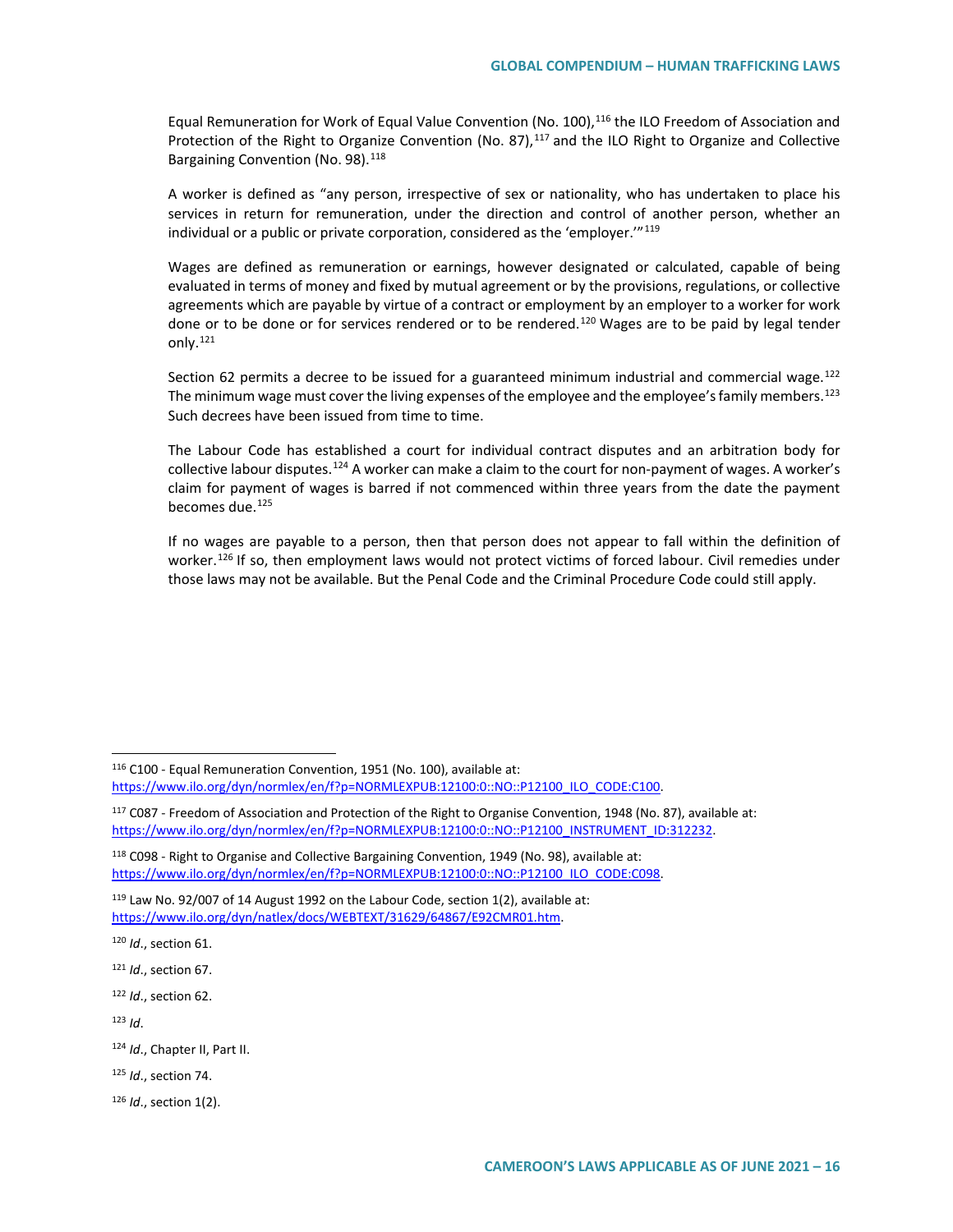## **5.2. Applicability of Employment Legislation in the Context of Forced Labor or Trafficking**

As explained in Section 5.1, victims of forced labour must receive wages to enable employment laws to apply. Employment law does not provide any civil remedies to victims who do not fall within the definition of worker.

## **5.3. Statutory Rights**

#### *5.3.1. Rights to minimum wages, entitlements, and other applicable minimum standards*

A government decree can determine the minimum industrial and commercial wage. The current minimum wage is XAF 36,270 per month, which a decree of 30 July 2014 determined.<sup>[127](#page-16-0)</sup>

Rates of pay for overtime during the day are 120% of hourly wage for the first eight hours, 130% of hourly wage for the following eight hours, and 140% of hourly wage for the next four hours.<sup>[128](#page-16-1)</sup> The rate for overtime for night work is 150% of hourly wage.<sup>[129](#page-16-2)</sup> The rate for overtime on Sunday is 140% of hourly wage.<sup>[130](#page-16-3)</sup> The rate for overtime for force majeure and emergency is 150% of hourly wage.<sup>[131](#page-16-4)</sup> The rate for work on civil public holidays and religious holidays is 200% of daily wage. <sup>[132](#page-16-5)</sup> Other entitlements under the Labour Code and the Law No. 73-05 of 7 December 1973 relating to the Act Regulating Public Holidays in the United Kingdom of Cameroon for workers include:

(a) paid leave at the employer's expense accruing at the rate of one-and–a-half working days for each month of actual service (deemed to be four weeks or 24 days of work) for workers, excluding young workers under 18 years of age.<sup>[133](#page-16-6)</sup> For young persons under 18 years of age, leave shall accrue at the rate of two-and-a-half days per month of service.<sup>[134](#page-16-7)</sup> For mothers, the leave shall be increased by either two working days for each child under six years of age or one day only if the mother's accrued leave does not exceed six days.<sup>[135](#page-16-8)</sup> Leave accrues after a period of actual service

<span id="page-16-2"></span> $129$  *Id.* 

<span id="page-16-3"></span><sup>130</sup> *Id*.

<span id="page-16-4"></span> $131$  *Id.* 

<span id="page-16-7"></span><sup>134</sup> *Id*., section 90(1).

<span id="page-16-8"></span><sup>135</sup> *Id*., section 90(2).

<span id="page-16-0"></span> <sup>127</sup> Living Wages in Global Supply Chains: a New Agenda for Business, *Ethical Trading Initiative*, p. 21, available at: [https://www.ethicaltrade.org/sites/default/files/shared\\_resources/living-wages-in-global-supply-chains.pdf.](https://www.ethicaltrade.org/sites/default/files/shared_resources/living-wages-in-global-supply-chains.pdf)

<span id="page-16-1"></span><sup>&</sup>lt;sup>128</sup> Presidential Decree on Deviations of Legal Working Hours No. 95-677 of 18 December 1995, section 12, available at: [https://www.ilo.org/dyn/travail/travmain.sectionReport1?p\\_lang=en&p\\_countries=MG&p\\_sc\\_id=1001&p\\_year=2011&p\\_struc](https://www.ilo.org/dyn/travail/travmain.sectionReport1?p_lang=en&p_countries=MG&p_sc_id=1001&p_year=2011&p_structure=2&p_countries=CM#:%7E:text=Overtime%20rate(s)&text=%2D%208%20first%20hours%3A%2020%25,40%25%20of%20the%20hourly%20salary) [ture=2&p\\_countries=CM#:~:text=Overtime%20rate\(s\)&text=%2D%208%20first%20hours%3A%2020%25,40%25%20of%20the%](https://www.ilo.org/dyn/travail/travmain.sectionReport1?p_lang=en&p_countries=MG&p_sc_id=1001&p_year=2011&p_structure=2&p_countries=CM#:%7E:text=Overtime%20rate(s)&text=%2D%208%20first%20hours%3A%2020%25,40%25%20of%20the%20hourly%20salary) [20hourly%20salary.](https://www.ilo.org/dyn/travail/travmain.sectionReport1?p_lang=en&p_countries=MG&p_sc_id=1001&p_year=2011&p_structure=2&p_countries=CM#:%7E:text=Overtime%20rate(s)&text=%2D%208%20first%20hours%3A%2020%25,40%25%20of%20the%20hourly%20salary) 

<span id="page-16-5"></span><sup>132</sup> Law No. 73/05 of 7 December 1973 relating to the Act Regulating Public Holidays in the United Kingdom of Cameroon, section 8(1), available at:

[https://www.ilo.org/dyn/travail/travmain.sectionReport1?p\\_lang=en&p\\_countries=MG&p\\_sc\\_id=1001&p\\_year=2011&p\\_struc](https://www.ilo.org/dyn/travail/travmain.sectionReport1?p_lang=en&p_countries=MG&p_sc_id=1001&p_year=2011&p_structure=2&p_countries=CM) [ture=2&p\\_countries=CM.](https://www.ilo.org/dyn/travail/travmain.sectionReport1?p_lang=en&p_countries=MG&p_sc_id=1001&p_year=2011&p_structure=2&p_countries=CM)

<span id="page-16-6"></span><sup>133</sup> Law No. 92/007 of 14 August 1992 on the Labour Code, section 89, available at: [https://www.ilo.org/dyn/natlex/docs/WEBTEXT/31629/64867/E92CMR01.htm.](https://www.ilo.org/dyn/natlex/docs/WEBTEXT/31629/64867/E92CMR01.htm)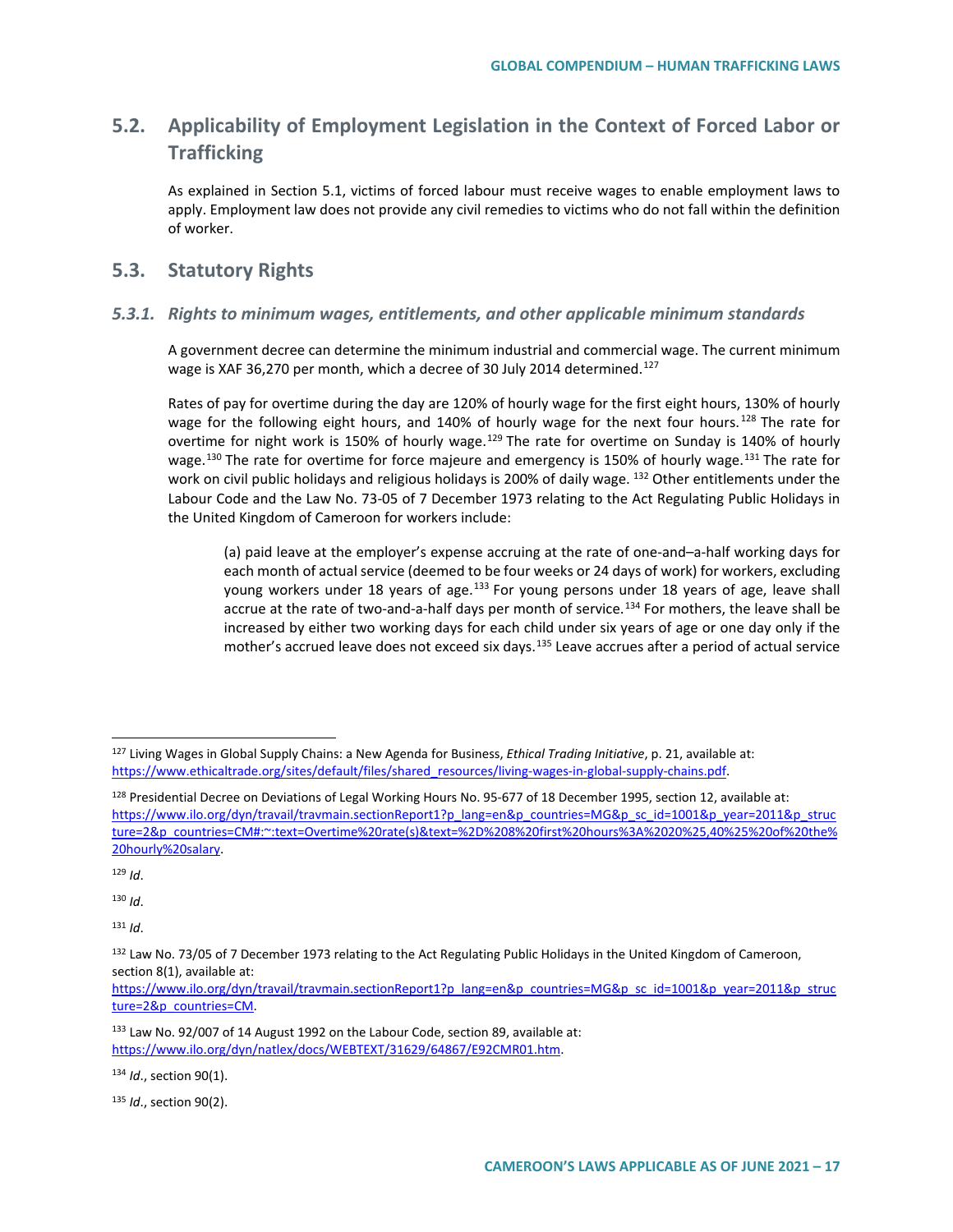of one year.<sup>[136](#page-17-0)</sup> Leave shall be increased by two working days for each full period whether continuous or not of five years of service with an enterprise;<sup>137</sup>

(b) maternity leave for pregnant woman of 14 weeks starting four weeks before due date of confinement with a right to extend for another six weeks in case of a duly certified illness with payment of wages by the National Social Insurance Fund.<sup>[138](#page-17-2)</sup> For a period of 15 months following the birth of the child, the mother shall be entitled to nursing breaks of one hour per working day;<sup>[139](#page-17-3)</sup>

(c) paid special leave of absence up to 10 days for family events directly concerning their own home; $140$ 

(d) pay on absence from work due to illness for up to six months depending on type of contract and employment sector;<sup>[141](#page-17-5)</sup>

(e) travel and transport allowance where workers are required to move from their usual residence;<sup>[142](#page-17-6)</sup>

(f) pay on civil and religious holidays;  $143$ 

(f) unpaid leave up to 18 working days to attend a course exclusively devoted to worker education or trade union training;<sup>[144](#page-17-8)</sup>

(g) severance pay for a worker with at least two successive years of seniority with the employer in the enterprise.<sup>[145](#page-17-9)</sup> This pay corresponds to a percentage of the monthly overall wage per year of service and is set according to length of service from 20% up to 40% under Order No. 016/MTPS/SG/CJ of 26 May 1993 laying down the procedures for allocation and calculation of severance pay;<sup>[146](#page-17-10)</sup> and

(h) the right to join a trade union and to strike in certain circumstances under the Labour Code.<sup>[147](#page-17-11)</sup>

<span id="page-17-7"></span><sup>143</sup> Law No. 73/05 of 7 December 1973 relating to the Act Regulating Public Holidays in the United Kingdom of Cameroon, section 8(1), available at:

[https://www.ilo.org/dyn/travail/travmain.sectionReport1?p\\_lang=en&p\\_countries=MG&p\\_sc\\_id=1001&p\\_year=2011&p\\_struc](https://www.ilo.org/dyn/travail/travmain.sectionReport1?p_lang=en&p_countries=MG&p_sc_id=1001&p_year=2011&p_structure=2&p_countries=CM) [ture=2&p\\_countries=CM.](https://www.ilo.org/dyn/travail/travmain.sectionReport1?p_lang=en&p_countries=MG&p_sc_id=1001&p_year=2011&p_structure=2&p_countries=CM)

<span id="page-17-8"></span><sup>144</sup> Law No. 92/007 of 14 August 1992 on the Labour Code, section 91, available at: [https://www.ilo.org/dyn/natlex/docs/WEBTEXT/31629/64867/E92CMR01.htm.](https://www.ilo.org/dyn/natlex/docs/WEBTEXT/31629/64867/E92CMR01.htm)

<span id="page-17-9"></span><sup>145</sup> *Id*., section 37(1).

<span id="page-17-10"></span><sup>146</sup> Order No. 016/MTPS/SG/CJ of 26 May 1993, available at[: http://extwprlegs1.fao.org/docs/pdf/cmr198306.pdf.](http://extwprlegs1.fao.org/docs/pdf/cmr198306.pdf)

<span id="page-17-11"></span> $147$  Law No. 92/007 of 14 August 1992 on the Labour Code, sections 4(1) and 157, available at: [https://www.ilo.org/dyn/natlex/docs/WEBTEXT/31629/64867/E92CMR01.htm.](https://www.ilo.org/dyn/natlex/docs/WEBTEXT/31629/64867/E92CMR01.htm)

<span id="page-17-0"></span> <sup>136</sup> *Id*., section 92.

<span id="page-17-1"></span><sup>137</sup> *Id*., section 90(3).

<span id="page-17-2"></span><sup>138</sup> *Id*., section 84.

<span id="page-17-3"></span><sup>139</sup> *Id*., section 85.

<span id="page-17-4"></span><sup>140</sup> *Id*., section 89.

<span id="page-17-5"></span><sup>141</sup> *Id*., sections 32 and 89.

<span id="page-17-6"></span><sup>142</sup> *Id*., section 94.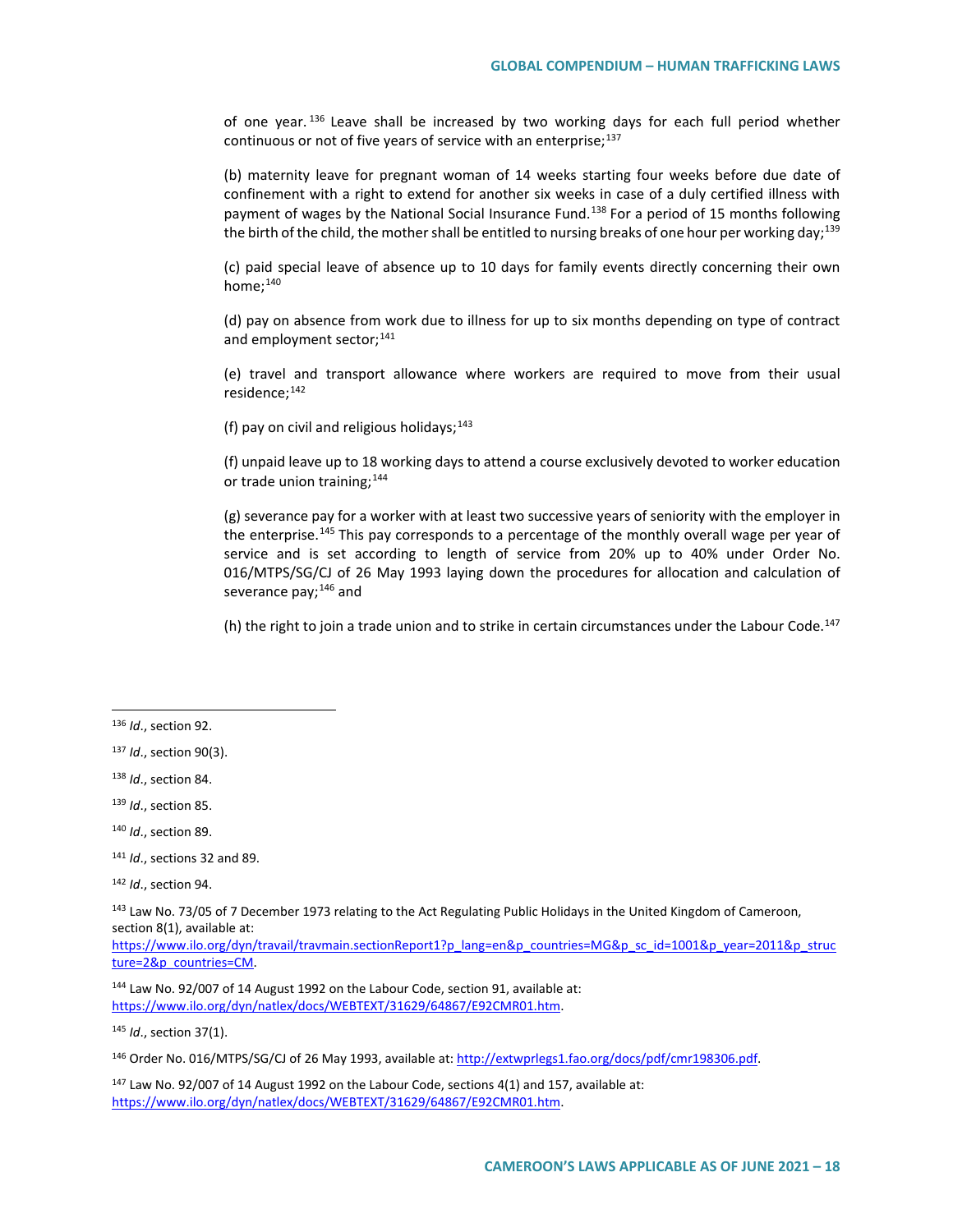#### *5.3.2. Claims available in relation to misrepresentations and "sham" arrangements*

Cameroon has no applicable laws.

#### *5.3.3. Claims available in relation to unlawful deductions, loans, and debt bondage*

Section 75 of the Labour Code prohibits deductions from wages unless: (a) there is a court order or attachment; (b) an agreement requires the employer to pay the ordinary trade union contribution due from the worker; (c) the worker agreed to a voluntary assignment; (d) the worker agreed to contributions to a friendly society; or (e) the deductions are for compulsory levies or for deposits stipulated in collective agreements or individual contracts.<sup>[148](#page-18-0)</sup>

Deductions shall not exceed a percentage of wages prescribed by decree.<sup>[149](#page-18-1)</sup>

#### *5.3.4. Remedies*

If a victim of trafficking is not classified as a worker under employment laws, then those laws do not provide any remedies. In that event, the Criminal Procedure Code can apply and a civil lawsuit for damages resulting from the crime may be commenced in parallel with any criminal proceedings or separate from the criminal proceedings.[150](#page-18-2)

#### *5.3.5. The well-being of workers: Rest time*

Statutory hours of work in all public and private non-agricultural establishments may not exceed 40 hours per week.<sup>[151](#page-18-3)</sup> For agricultural and allied undertakings, the hours of work shall be based on a total of 2,400 hours per year, within the maximum limit of 48 hours per week.<sup>[152](#page-18-4)</sup> These provisions apply to all workers, irrespective of age and sex.<sup>[153](#page-18-5)</sup>

The rest period for women and children shall be not less than 12 consecutive hours.<sup>[154](#page-18-6)</sup>

Night work (10 pm to 6 am) shall not be permitted for women and children except for women with executive duties and women working in services not involving manual labour.<sup>[155](#page-18-7)</sup>

<span id="page-18-4"></span><sup>152</sup> *Id*., section 80(2).

<span id="page-18-0"></span> <sup>148</sup> *Id*., section 75.

<span id="page-18-1"></span><sup>149</sup> *Id*., section 76.

<span id="page-18-2"></span><sup>&</sup>lt;sup>150</sup> Law No. 2005 of 27 July 2005 on the Criminal Procedure Code, section 59, available at: [https://sherloc.unodc.org/cld/uploads/res/document/criminal-procedre](https://sherloc.unodc.org/cld/uploads/res/document/criminal-procedre-code_html/Cameroon_Criminal_Procedure_Code_2005.pdf)[code\\_html/Cameroon\\_Criminal\\_Procedure\\_Code\\_2005.pdf.](https://sherloc.unodc.org/cld/uploads/res/document/criminal-procedre-code_html/Cameroon_Criminal_Procedure_Code_2005.pdf)

<span id="page-18-3"></span> $151$  Law No. 92/007 of 14 August 1992 on the Labour Code, section 80(1), available at: [https://www.ilo.org/dyn/natlex/docs/WEBTEXT/31629/64867/E92CMR01.htm.](https://www.ilo.org/dyn/natlex/docs/WEBTEXT/31629/64867/E92CMR01.htm)

<span id="page-18-5"></span><sup>153</sup> *Id*., section 80(3).

<span id="page-18-6"></span><sup>154</sup> *Id*., section 82(1).

<span id="page-18-7"></span><sup>155</sup> *Id*., sections 82(2) and 82(3).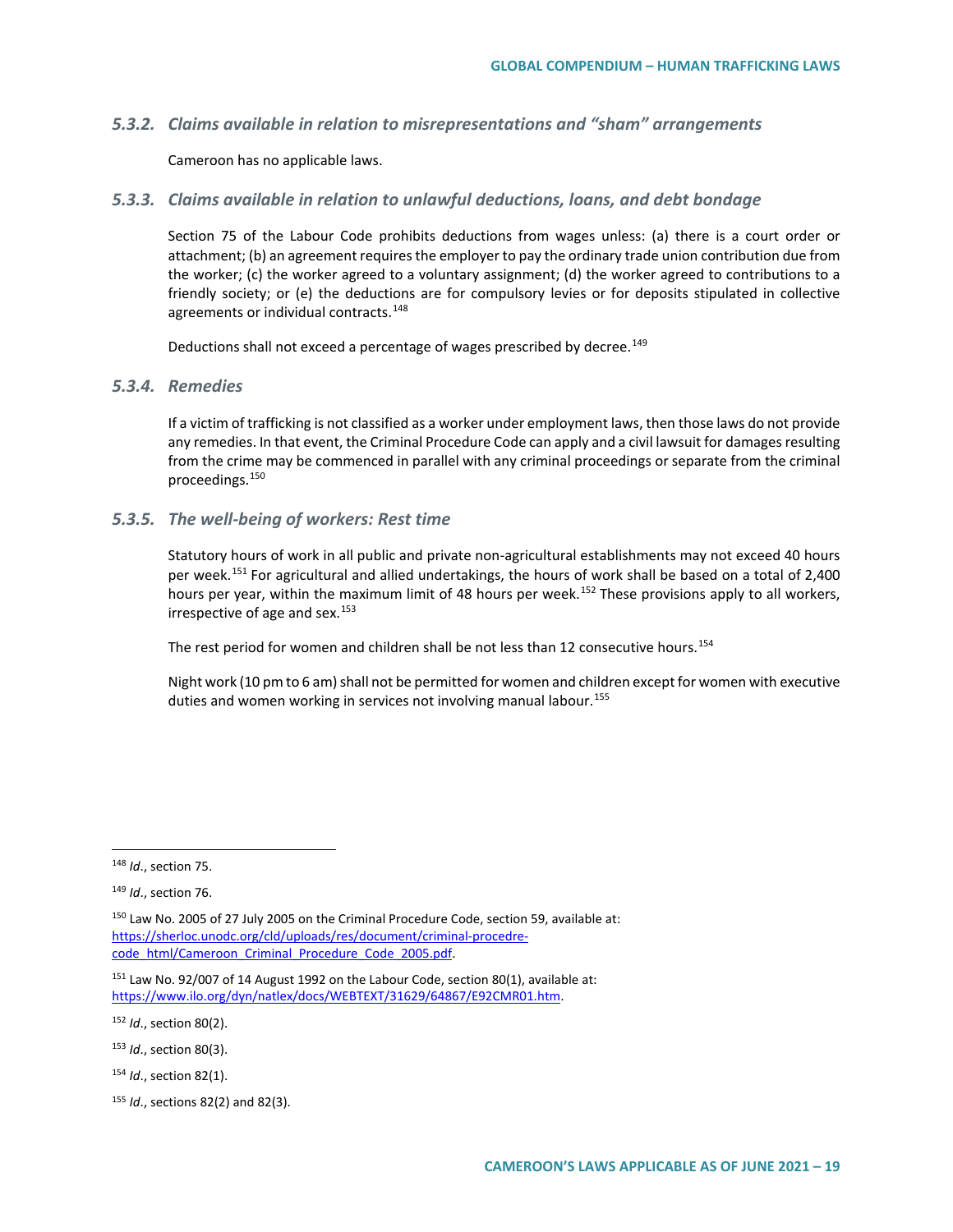Weekly rest shall be compulsory.<sup>[156](#page-19-0)</sup> It shall consist of at least 24 consecutive hours each week.<sup>[157](#page-19-1)</sup> Such rest shall fall as a rule on Sundays and may under no circumstances be replaced by a compensatory allowance.<sup>[158](#page-19-2)</sup>

No work is allowed on civil public holidays.<sup>[159](#page-19-3)</sup> Work on religious holidays is allowed for workers over 18 years of age.[160](#page-19-4)

Overtime may occur on a temporary basis for work necessary due to exceptional or seasonal overload of work, the impossibility of finishing work within a fixed time, and where recruitment of extra staff is not possible.<sup>[161](#page-19-5)</sup> In case of urgent work or force majeure in non-working days, the employer can require the performance of overtime work.<sup>[162](#page-19-6)</sup> Twenty hours of overtime work per week is permitted.<sup>[163](#page-19-7)</sup> No overtime is authorized on public holidays.<sup>[164](#page-19-8)</sup> Any person violating section 88 of the Labour Code shall be punished with a fine of XAF 100,000 to XAF 1 million.<sup>[165](#page-19-9)</sup> Any person violating section 82 of the Labour Code shall be punished with a fine of XAF 200,000 to XAF 1.5 million.<sup>[166](#page-19-10)</sup> In case of a repeated violation of section 82 or 88, imprisonment of six days to six months may also be required, and where the person is a second offender, imprisonment shall be mandatory.<sup>[167](#page-19-11)</sup>

### *5.3.6. The well-being of workers: Freedom to change jobs and right to leave*

A worker may enter into an employment contract with or without a specified duration.<sup>[168](#page-19-12)</sup> No worker is allowed to work without a medical examination on recruitment.<sup>[169](#page-19-13)</sup>

<span id="page-19-0"></span>156 *Id*., section 88(1).

<span id="page-19-1"></span><sup>157</sup> *Id*.

<span id="page-19-2"></span><sup>158</sup> *Id*.

<span id="page-19-3"></span><sup>159</sup> Law No. 73/05 of 7 December 1973 relating to the Act Regulating Public Holidays in the United Kingdom of Cameroon, section 5, available at:

[https://www.ilo.org/dyn/travail/travmain.sectionReport1?p\\_lang=en&p\\_countries=MG&p\\_sc\\_id=1001&p\\_year=2011&p\\_struc](https://www.ilo.org/dyn/travail/travmain.sectionReport1?p_lang=en&p_countries=MG&p_sc_id=1001&p_year=2011&p_structure=2&p_countries=CM) [ture=2&p\\_countries=CM.](https://www.ilo.org/dyn/travail/travmain.sectionReport1?p_lang=en&p_countries=MG&p_sc_id=1001&p_year=2011&p_structure=2&p_countries=CM)

<span id="page-19-4"></span><sup>160</sup> *Id*., section 6.

<span id="page-19-5"></span>161 Presidential Decree on Deviations of Legal Working Hours No. 95-677 of 18 December 1995, section 9, available at: [https://www.ilo.org/dyn/travail/travmain.sectionReport1?p\\_lang=en&p\\_countries=MG&p\\_sc\\_id=1001&p\\_year=2011&p\\_struc](https://www.ilo.org/dyn/travail/travmain.sectionReport1?p_lang=en&p_countries=MG&p_sc_id=1001&p_year=2011&p_structure=2&p_countries=CM#:%7E:text=Overtime%20rate(s)&text=%2D%208%20first%20hours%3A%2020%25,40%25%20of%20the%20hourly%20salary) [ture=2&p\\_countries=CM#:~:text=Overtime%20rate\(s\)&text=%2D%208%20first%20hours%3A%2020%25,40%25%20of%20the%](https://www.ilo.org/dyn/travail/travmain.sectionReport1?p_lang=en&p_countries=MG&p_sc_id=1001&p_year=2011&p_structure=2&p_countries=CM#:%7E:text=Overtime%20rate(s)&text=%2D%208%20first%20hours%3A%2020%25,40%25%20of%20the%20hourly%20salary) [20hourly%20salary.](https://www.ilo.org/dyn/travail/travmain.sectionReport1?p_lang=en&p_countries=MG&p_sc_id=1001&p_year=2011&p_structure=2&p_countries=CM#:%7E:text=Overtime%20rate(s)&text=%2D%208%20first%20hours%3A%2020%25,40%25%20of%20the%20hourly%20salary)

<span id="page-19-6"></span><sup>162</sup> *Id*., section 10(3).

<span id="page-19-7"></span><sup>163</sup> *Id*., section 10(4).

<span id="page-19-8"></span>164 Law No. 73/05 of 7 December 1973 relating to the Act Regulating Public Holidays in the United Kingdom of Cameroon, section 8(2), available at:

[https://www.ilo.org/dyn/travail/travmain.sectionReport1?p\\_lang=en&p\\_countries=MG&p\\_sc\\_id=1001&p\\_year=2011&p\\_struc](https://www.ilo.org/dyn/travail/travmain.sectionReport1?p_lang=en&p_countries=MG&p_sc_id=1001&p_year=2011&p_structure=2&p_countries=CM) [ture=2&p\\_countries=CM.](https://www.ilo.org/dyn/travail/travmain.sectionReport1?p_lang=en&p_countries=MG&p_sc_id=1001&p_year=2011&p_structure=2&p_countries=CM)

<span id="page-19-10"></span><sup>166</sup> *Id*., section 168.

<span id="page-19-11"></span><sup>167</sup> *Id*., section 170.

<span id="page-19-12"></span><sup>168</sup> *Id*., section 25(1).

<span id="page-19-13"></span><sup>169</sup> *Id*., section 100(1).

<span id="page-19-9"></span><sup>&</sup>lt;sup>165</sup> Law No. 92/007 of 14 August 1992 on the Labour Code, section 167, available at: [https://www.ilo.org/dyn/natlex/docs/WEBTEXT/31629/64867/E92CMR01.htm.](https://www.ilo.org/dyn/natlex/docs/WEBTEXT/31629/64867/E92CMR01.htm)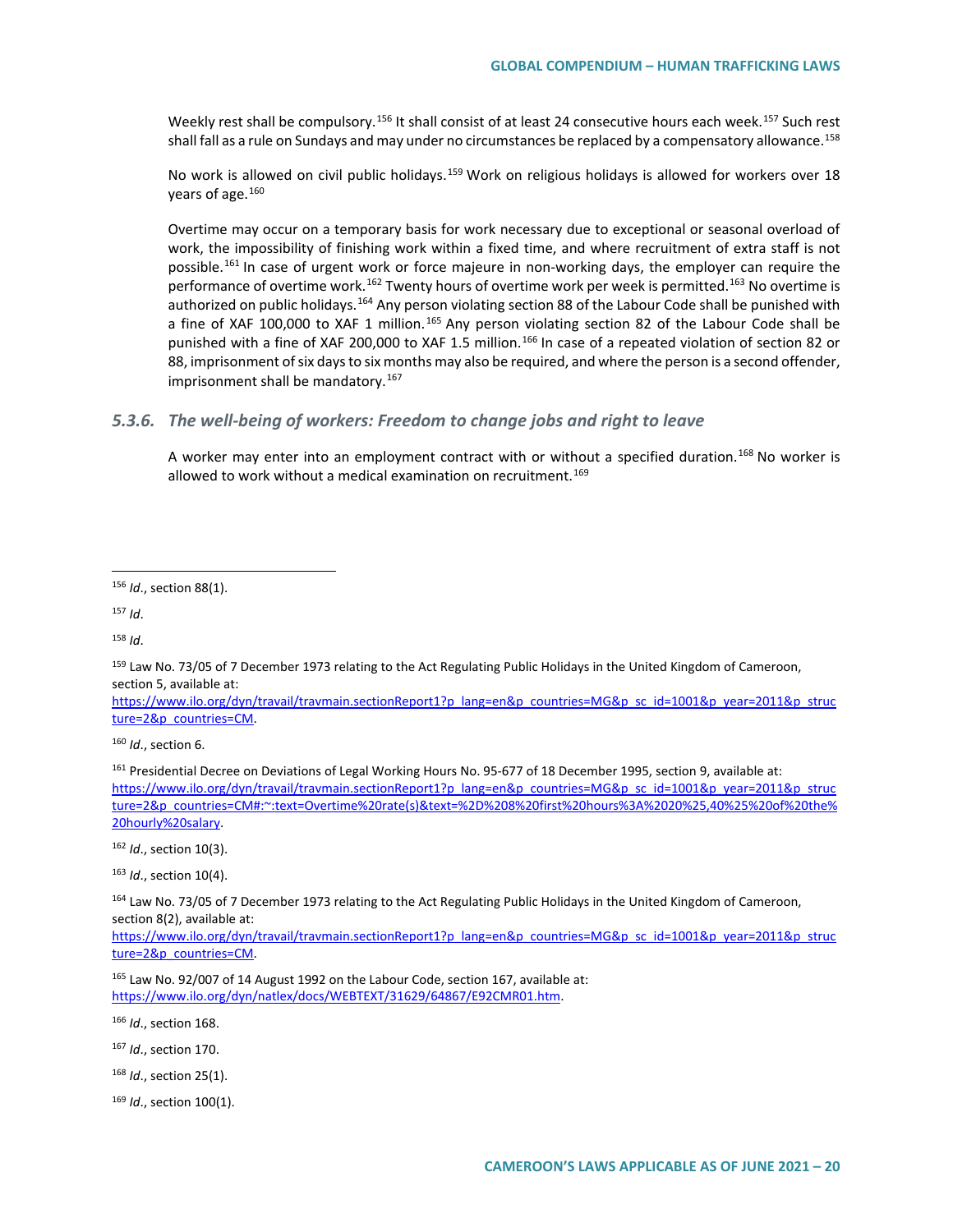A contract of employment of specified duration may not be terminated prior to its expiry, save in the case of gross misconduct, force majeure, or the written consent of both parties.<sup>[170](#page-20-0)</sup>

Either party may terminate a contract of employment of unspecified duration at any time, subject to giving the prior written notice for the period prescribed in the Minister's order under section 34(3) of the Labour Code.<sup>[171](#page-20-1)</sup> However, notice is not required in the case of serious misconduct.<sup>[172](#page-20-2)</sup> The prescribed notice periods vary according to the professional category and length of service. The notice period ranges from 15 days to four months under Order No. 015/MTPS/SG/CJ of 26 May 1993 determining the conditions and period of notice.[173](#page-20-3)

## **5.4. Rights to a Safe Workplace and Compensation Associated With Injuries or Illness**

Order No. 039/MTPS/IMT of 26 November 1984 requires employers to provide all prevention, health, and safety measures needed to protect workers' health. Employers also have a duty to provide personal protective equipment, to ensure use of that equipment, and to provide first-aid and welfare facilities.<sup>[174](#page-20-4)</sup>

The Labour Code requires employers to provide medical and health services for their workers.<sup>[175](#page-20-5)</sup> Those services must monitor hygiene in the employer's establishment, monitor the risks of contagion and the state of health of the workers and of their spouses and children if housed by the employer, take appropriate preventative measures, and provide necessary medical care.<sup>[176](#page-20-6)</sup> Approved medical doctors and qualified paramedical personnel must be responsible for those services.<sup>[177](#page-20-7)</sup>

A person infringing section 98 or 99 shall be punished with a fine of XAF 100,000 to XAF 1 million.<sup>[178](#page-20-8)</sup> In the case of a repeated infringement of section 98, imprisonment from six days to six months may also be required, and where the person is a second offender, imprisonment shall be mandatory.<sup>[179](#page-20-9)</sup>

Labour inspectors in the Directorate of Health and Safety at Work have powers under the Labour Code to investigate any such infringements.<sup>[180](#page-20-10)</sup>

- <span id="page-20-7"></span><sup>177</sup> *Id*., section 99.
- <span id="page-20-8"></span><sup>178</sup> *Id*., section 167.
- <span id="page-20-9"></span><sup>179</sup> *Id*., section 170.
- <span id="page-20-10"></span><sup>180</sup> *Id*., section 95(3).

<span id="page-20-0"></span> <sup>170</sup> *Id*., section 38.

<span id="page-20-1"></span><sup>171</sup> *Id*., section 34(1).

<span id="page-20-2"></span><sup>172</sup> *Id*., section 36.

<span id="page-20-3"></span><sup>173</sup> *Termination of employment legislation digest: Country profile – Cameroon*, Angelika Muller, p. 4, available at: [https://docplayer.net/47670231-Termination-of-employment-legislation-digest.html.](https://docplayer.net/47670231-Termination-of-employment-legislation-digest.html) 

<span id="page-20-4"></span><sup>174</sup> *Health and Safety Compliance*, Kima & Partners, available at: [https://www.kimaandpartners.com/blog/occupational-health](https://www.kimaandpartners.com/blog/occupational-health-and-safety-compliance-in-cameroon/)[and-safety-compliance-in-cameroon/.](https://www.kimaandpartners.com/blog/occupational-health-and-safety-compliance-in-cameroon/) 

<span id="page-20-5"></span> $175$  Law No. 92/007 of 14 August 1992 on the Labour Code, section 98(1), available at: [https://www.ilo.org/dyn/natlex/docs/WEBTEXT/31629/64867/E92CMR01.htm.](https://www.ilo.org/dyn/natlex/docs/WEBTEXT/31629/64867/E92CMR01.htm)

<span id="page-20-6"></span><sup>176</sup> *Id*., section 98(2).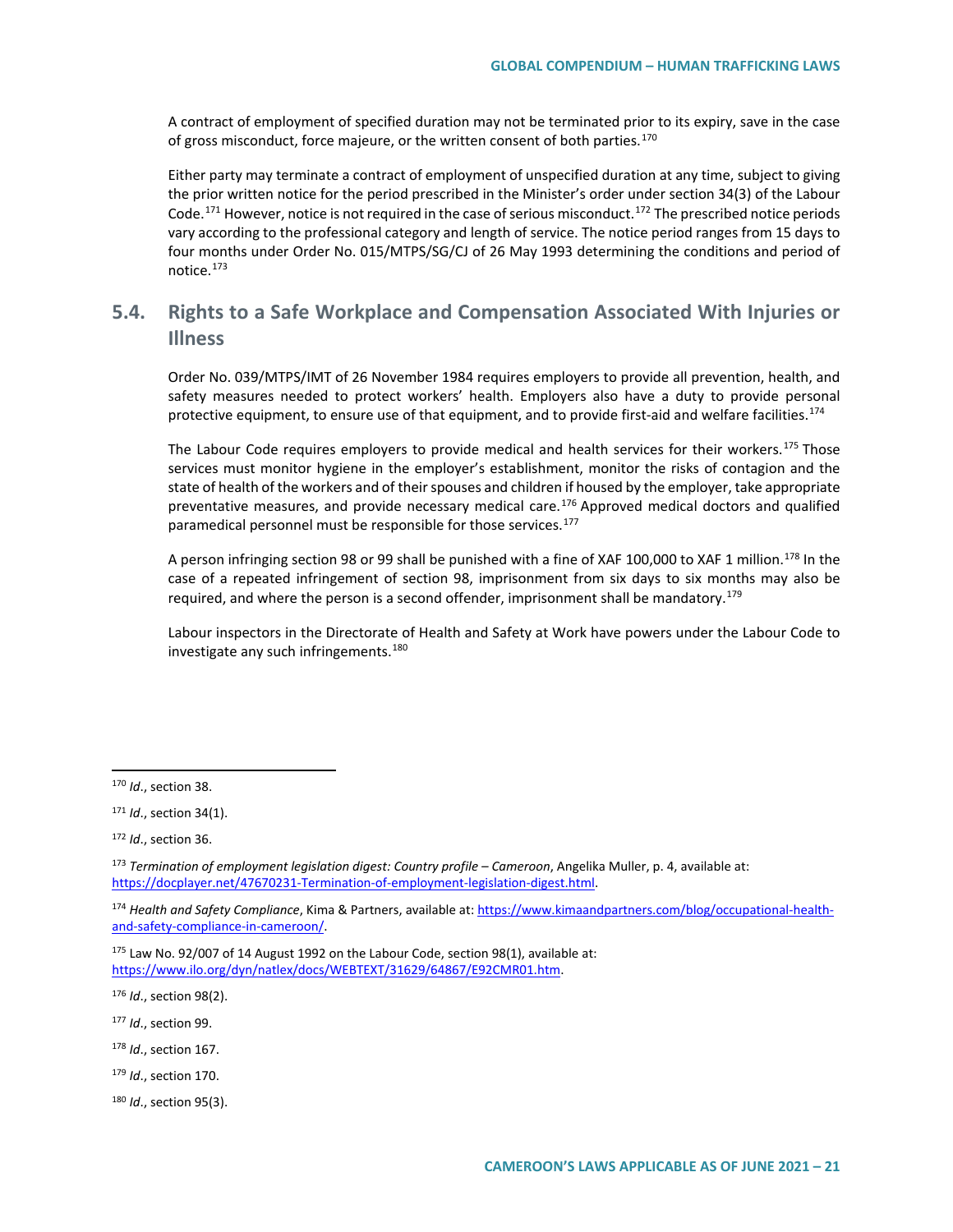The National Social Insurance Fund compensates workers for work-related injuries. Employers are required to register their workers with that Fund and to make monthly payments to the Fund of up to 4.2% of gross pay, according to the assessed degree of risk.<sup>[181](#page-21-0)</sup>

When a worker suffers an injury at work, the worker is required to notify the employer of the injury, setting out full details of the accident as soon as possible, and the employer is required to notify the Fund of those details within three days.<sup>[182](#page-21-1)</sup> The Fund then takes charge of processing the notification, determining entitlements, and making payments under Decree No. 77/11 of 1979.<sup>[183](#page-21-2)</sup> The employer is subject to a fine from XAF 5,000 for non-compliance[.184](#page-21-3) Repeat offenders may be imprisoned from one to six months or subject to both the fine and imprisonment.<sup>[185](#page-21-4)</sup>

## **5.5. Access to Justice and Practical Issues Associated With Enforcing Social Legislation**

Victims face obstacles to access justice. Enforcing legislation through prosecutions has progressed slowly. Additional resources and funding for enforcement could be beneficial.

Victims often are not aware of their rights or of available remedies and protection. Additional funding and assistance for victims to make claims and to seek protection could be useful.

There have not been many prosecutions. Consequently, prosecution currently is not seen as a major deterrence.

The Ministry of Social Affairs is responsible for assisting victims, and various NGOs also assist. Refer to Section 7.

## **5.6. Interaction Between Employment Law and Migration**

#### *5.6.1. Employment rights affected where employment is unlawful under migration law*

If the victims can be classified as workers, claims under employment law are available. Victims who are foreign nationals and who do not have permanent residence permits may obtain temporary residence permits in the government's discretion.

Cameroon follows the principle of discretionary prosecution, so the State Counsel and Law Department have discretion not to prosecute persons who committed crimes because they were subjected to trafficking.<sup>[186](#page-21-5)</sup>

<span id="page-21-0"></span> <sup>181</sup> *Expanding your business in AFRICA*, Mauve, p. 5, available at[: https://mauvegroup.com/wp](https://mauvegroup.com/wp-content/uploads/2021/04/Expanding-Your-Business-in-AFRICA_Final.pdf)[content/uploads/2021/04/Expanding-Your-Business-in-AFRICA\\_Final.pdf.](https://mauvegroup.com/wp-content/uploads/2021/04/Expanding-Your-Business-in-AFRICA_Final.pdf) 

<span id="page-21-1"></span><sup>182</sup> Law No. 77-11 of July 13, 1977 relating to reparation and prevention of accidents at work and occupational diseases, section 17(2), available at[: https://www.ilo.org/dyn/natlex/docs/MONOGRAPH/13468/87371/F-1486994511/CMR-13468.pdf.](https://www.ilo.org/dyn/natlex/docs/MONOGRAPH/13468/87371/F-1486994511/CMR-13468.pdf) 

<span id="page-21-2"></span><sup>183</sup> *Id*., section 17(6).

<span id="page-21-3"></span><sup>184</sup> *Id*., section 46(1).

<span id="page-21-4"></span> $185$  *Id.* 

<span id="page-21-5"></span><sup>186</sup> *Country Review Report of Cameroon*, United Nations Office on Drugs and Crime, p. 6, available at: [https://uncaccoalition.org/files/Cycle1-Country-Report-Cameroon.pdf.](https://uncaccoalition.org/files/Cycle1-Country-Report-Cameroon.pdf)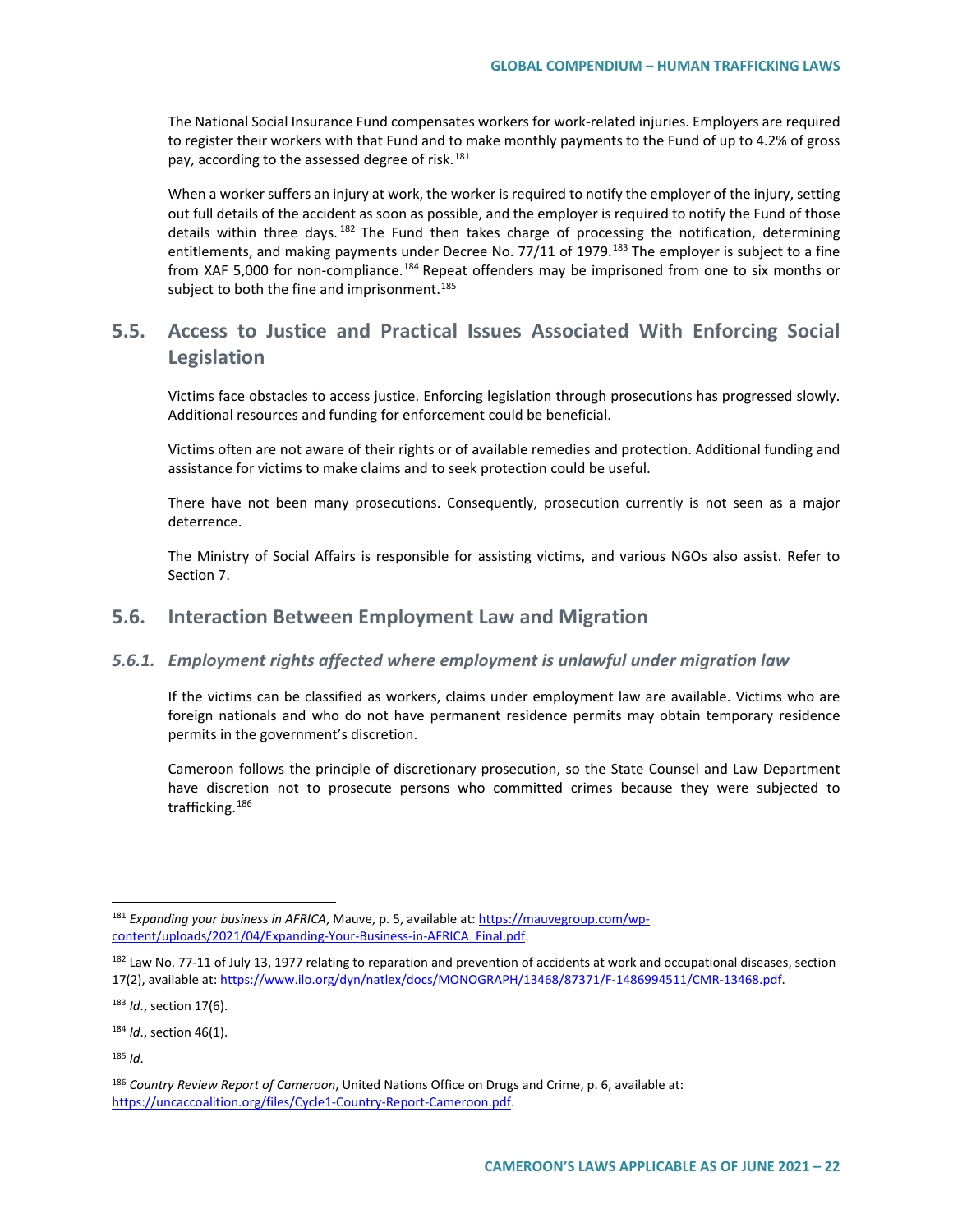#### *5.6.2. Rights/remedies available under applicable migration law and regulations*

Migration laws do not provide any rights or remedies for trafficking victims.

#### **5.7. Employment Laws and Child Labor**

Refer to Section 3.3.2.

## **6. GOVERNMENT PROCUREMENT RULES**

Presidential Decree No. 2004/275 of 24 September 2004, which establishes the Public Contracts Code, governs government procurement.<sup>[187](#page-22-0)</sup>

The Public Contracts Code lays down the rules applicable to the award, execution, and control of public contracts.<sup>[188](#page-22-1)</sup> Those rules are based on the principle of freedom of access to public procurement, equal treatment of candidates, and transparent procedures.<sup>[189](#page-22-2)</sup> Public contracts are defined as contracts financed or co-financed by: (a) the State budget, (b) external, bilateral, or multilateral aid funds, (c) loans guaranteed by the State, or (d) the budget of a public establishment, a public or semi-public corporation, or a local authority where the goods and services contracted are XAF 5 million or more.<sup>[190](#page-22-3)</sup>

Public contracts shall be awarded by invitation to tender after competitive bidding.<sup>[191](#page-22-4)</sup> In exceptional circumstances, the government may award contracts through mutual agreement under prescribed conditions.<sup>[192](#page-22-5)</sup> The criteria for choosing bids shall be based on: (a) the price of goods and services and variants proposed or the cost of their use, (b) their technical and functional value, especially the operating and maintenance conditions and the potential life span of the works or the supplies and services concerned, (c) the quality and professional capacity of the tenderers, and (d) the execution or delivery deadline.[193](#page-22-6)

Certain natural or corporate persons are not allowed to bid for a public procurement: (a) persons who have not subscribed to the declarations required by the laws and regulations in force or who did not pay their duties, taxes, contributions, fees, or deductions of whatever nature; (b) persons who are the subject of a winding up or are bankrupt; (c) persons who have had public contracts terminated for default in the last two years; or (d) persons who are the subject of an exclusion order or forfeiture.<sup>[194](#page-22-7)</sup>

No specific provisions require any tenderer to covenant that its business does not use trafficked workers, it does not use goods made by trafficked workers, or it does not otherwise act in violation of human trafficking laws.

- <span id="page-22-4"></span><sup>191</sup> *Id*., section 7(1).
- <span id="page-22-5"></span><sup>192</sup> *Id*., section 7(2).
- <span id="page-22-6"></span><sup>193</sup> *Id*., section 8.
- <span id="page-22-7"></span><sup>194</sup> *Id*., section 22.

<span id="page-22-0"></span> <sup>187</sup> Presidential Decree No. 2004/275 of 24 September 2004, available at:

http://diaspoexpo.weebly.com/uploads/1/7/3/9/17394711/public\_contracts\_code.pdf.

<span id="page-22-1"></span><sup>188</sup> *Id*., section 1(2).

<span id="page-22-2"></span><sup>189</sup> *Id*., section 2.

<span id="page-22-3"></span><sup>190</sup> *Id*., sections 3 and 4(2).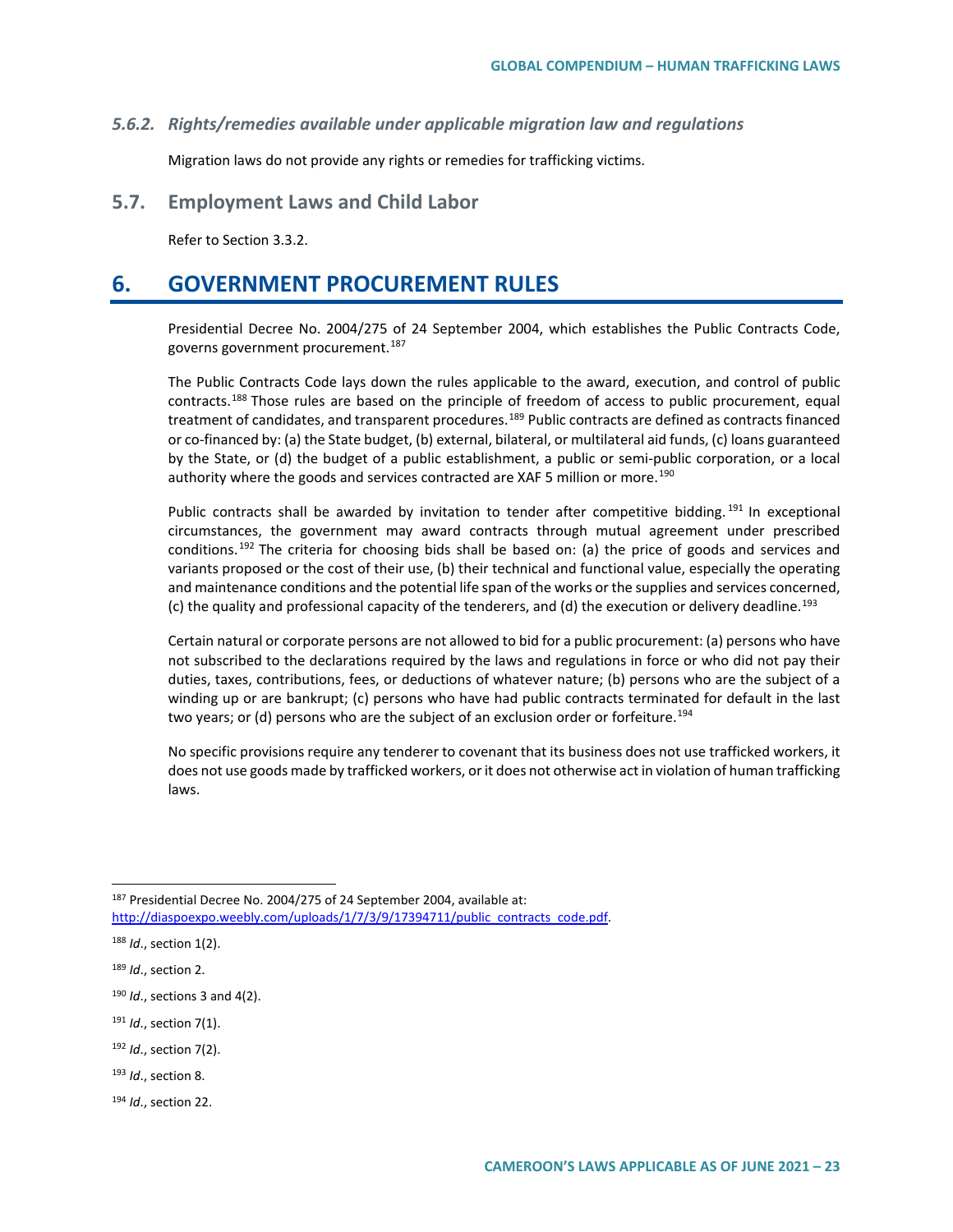## **7. RESTITUTION AND VICTIM COMPENSATION**

No specific laws in Cameroon deal with remedies and compensation available to slavery/human trafficking victims. As the crimes of trafficking in persons and slavery in persons are felonies under the Penal Code and all felonies are dealt with in the same way under the Criminal Procedure Code, the remedies and damages for the trafficked victims follow the same processes as are available to victims of other crimes.

Under the Criminal Procedure Code, the commission of an offence may lead to the institution of criminal proceedings and to a civil lawsuit.<sup>[195](#page-23-0)</sup> The civil lawsuit is intended to provide compensation for damages resulting from an offence. A civil lawsuit may be made alongside a criminal proceeding before the same court so long as they arise from the same offence.<sup>[196](#page-23-1)</sup> A civil lawsuit may also be brought separately from a criminal proceeding.<sup>197</sup> In such a case, the court handling the civil matter shall stay proceedings until a final decision on the criminal proceeding has been pronounced.<sup>[198](#page-23-3)</sup> Where a court is handling both a criminal proceeding and a civil lawsuit at the same time, the judge must include a civil award in the court's judgment.<sup>[199](#page-23-4)</sup> The civil award is payable by the offender and, if applicable, the insurer (see below).

A natural or legal person who has suffered injury, loss, or damage may bring a civil lawsuit.<sup>[200](#page-23-5)</sup> The insurer may, at the request of the victim or the person vicariously liable, be summoned to appear before the court and to be found liable jointly with the accused to compensate the victim for the damage caused by the offence.<sup>[201](#page-23-6)</sup>

A person who alleges an injury resulting from a felony may, when lodging a complaint with an examining magistrate, file a claim for damages and pay an amount sufficient to defray the cost of proceeding as fixed by that magistrate.<sup>[202](#page-23-7)</sup> The magistrate will investigate the matter and issue a committal order or a no case ruling. The State Counsel will initiate the criminal proceedings based on that order.

Alternately, anyone who alleges injury suffered as a result of the commission of an offence may make an oral or written application for damages in court indicating the damages claimed.<sup>[203](#page-23-8)</sup> Where the victim of an offence has not made an application for damages, the presiding judge shall ask whether the victim intends to do so.<sup>[204](#page-23-9)</sup> Where the civil party is present in court, the civil party's application for damages must be made before the end of the proceedings, otherwise it shall be inadmissible.<sup>[205](#page-23-10)</sup> But if the victim summoned as a

<span id="page-23-2"></span><sup>197</sup> *Id*.

<span id="page-23-3"></span><sup>198</sup> *Id*.

<span id="page-23-0"></span><sup>195</sup> Law No. 2005 of 27 July 2005 on the Criminal Procedure Code, section 59, available at: [https://sherloc.unodc.org/cld/uploads/res/document/criminal-procedre](https://sherloc.unodc.org/cld/uploads/res/document/criminal-procedre-code_html/Cameroon_Criminal_Procedure_Code_2005.pdf)[code\\_html/Cameroon\\_Criminal\\_Procedure\\_Code\\_2005.pdf.](https://sherloc.unodc.org/cld/uploads/res/document/criminal-procedre-code_html/Cameroon_Criminal_Procedure_Code_2005.pdf)

<span id="page-23-1"></span><sup>196</sup> *Id*., section 61.

<span id="page-23-4"></span><sup>199</sup> *Id*., section 63.

<span id="page-23-5"></span><sup>200</sup> *Id*., section 71.

<span id="page-23-6"></span><sup>201</sup> *Id*., section 72.

<span id="page-23-7"></span><sup>202</sup> *Id*., section 157.

<span id="page-23-8"></span><sup>203</sup> *Id*., sections 385(1) and 385(2).

<span id="page-23-9"></span><sup>204</sup> *Id*., section 385(3).

<span id="page-23-10"></span><sup>205</sup> *Id*., section 385(4).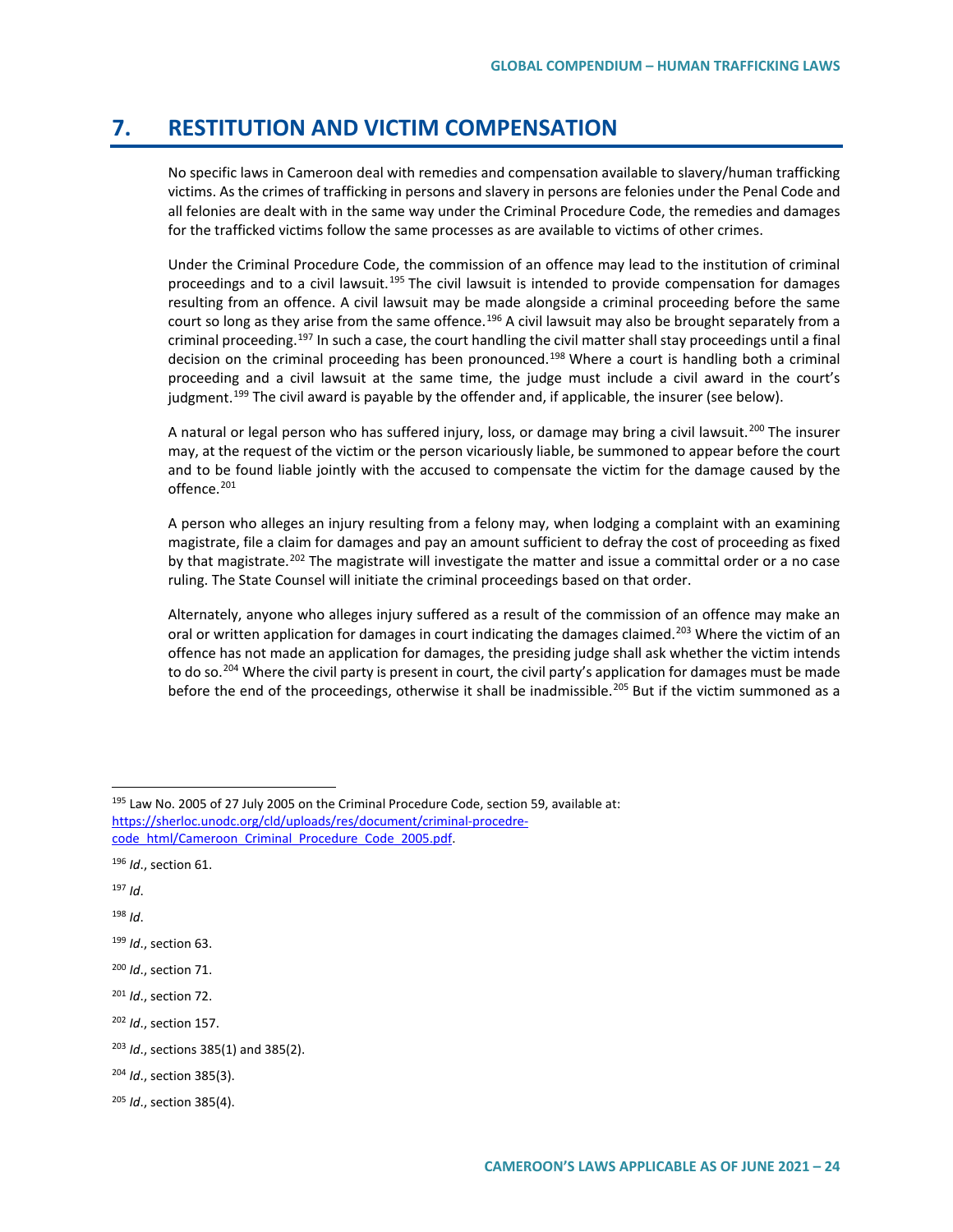civil party does not appear, the right to bring a civil lawsuit is retained and the judge shall decide the criminal proceeding only.[206](#page-24-0)

Additionally, no specific funds have been established under Cameroon law for the rehabilitation of victims of trafficking in persons, for the provision of material support and training for victims, to construct shelters for victims, or to pay court-ordered damages. A one-year national action plan in place for 2021 focuses on prevention through raising awareness, punishment for traffickers, development of statistical capacity, and inter-ministerial and multi-sectoral cooperation and coordination of anti-trafficking efforts, including provision for reintegration of victims.<sup>[207](#page-24-1)</sup> A National Referral System also has been established. The Ministry of Social Affairs is the lead coordinator of the System, which seeks to provide assistance, shelter, medical care, psychological support, and reintegration services to victims. The Ministry works with other government agencies, including the Ministry of External Relations, Ministry of Labour and Social Security, and NGOs.

NGOs have established a number of shelters for victims of trafficking in Cameroon.

# **8. CAMEROON'S MULTIDISCIPLINARY/INTERAGENCY COOPERATION APPROACH**

## **8.1. Overview**

Various government agencies within Cameroon deal with human trafficking.

## **8.2. The Responsible Agencies**

The Cameroon Human Rights Commission was established by Presidential Decree in June 2019, and its mandate includes protecting human rights.<sup>[208](#page-24-2)</sup>

The Directorate for Human Rights and International Cooperation, a department in the Ministry of Justice, is vested with supervisory duties related to human rights complaints and implementation of international conventions protecting human rights, including trafficking in persons.

The Interministerial Committee for the Supervision of Actions to Combat Trafficking In Human Beings is responsible for the national plan of action related to trafficking in persons.

The National Committee against Child Labour monitors the national plan of action for the elimination of the worst forms of child labour in Cameroon (PANETEC).<sup>[209](#page-24-3)</sup>

The Ministry of Social Affairs is responsible for the fight against trafficking in persons, including children, and the National Referral System.

<span id="page-24-0"></span> <sup>206</sup> *Id*., section 385(6).

<span id="page-24-1"></span><sup>207</sup> U.S. Dep't of State, Trafficking in Persons Report 161 (2021), available at[: https://www.hsdl.org/?abstract&did=855864.](https://www.hsdl.org/?abstract&did=855864)

<span id="page-24-2"></span><sup>&</sup>lt;sup>208</sup> Law No. 2019/014 of 19 July 2019 relating to the establishment, organization, and functioning of the Cameroon Human Rights Commission, available at[: https://www.prc.cm/en/news/the-acts/laws/3683-law-n-2019-014-of-19-july-2019-relating-to](https://www.prc.cm/en/news/the-acts/laws/3683-law-n-2019-014-of-19-july-2019-relating-to-the-establishment-organization-and-functioning-of-th-cameroon-human-rights-commission)[the-establishment-organization-and-functioning-of-th-cameroon-human-rights-commission.](https://www.prc.cm/en/news/the-acts/laws/3683-law-n-2019-014-of-19-july-2019-relating-to-the-establishment-organization-and-functioning-of-th-cameroon-human-rights-commission)

<span id="page-24-3"></span><sup>209</sup> *Child Labor and Forced Labor Reports: Cameroon*, U.S. Department of Labour – Bureau of International Labor Affairs, available at[: https://www.dol.gov/agencies/ilab/resources/reports/child-labor/cameroon.](https://www.dol.gov/agencies/ilab/resources/reports/child-labor/cameroon)